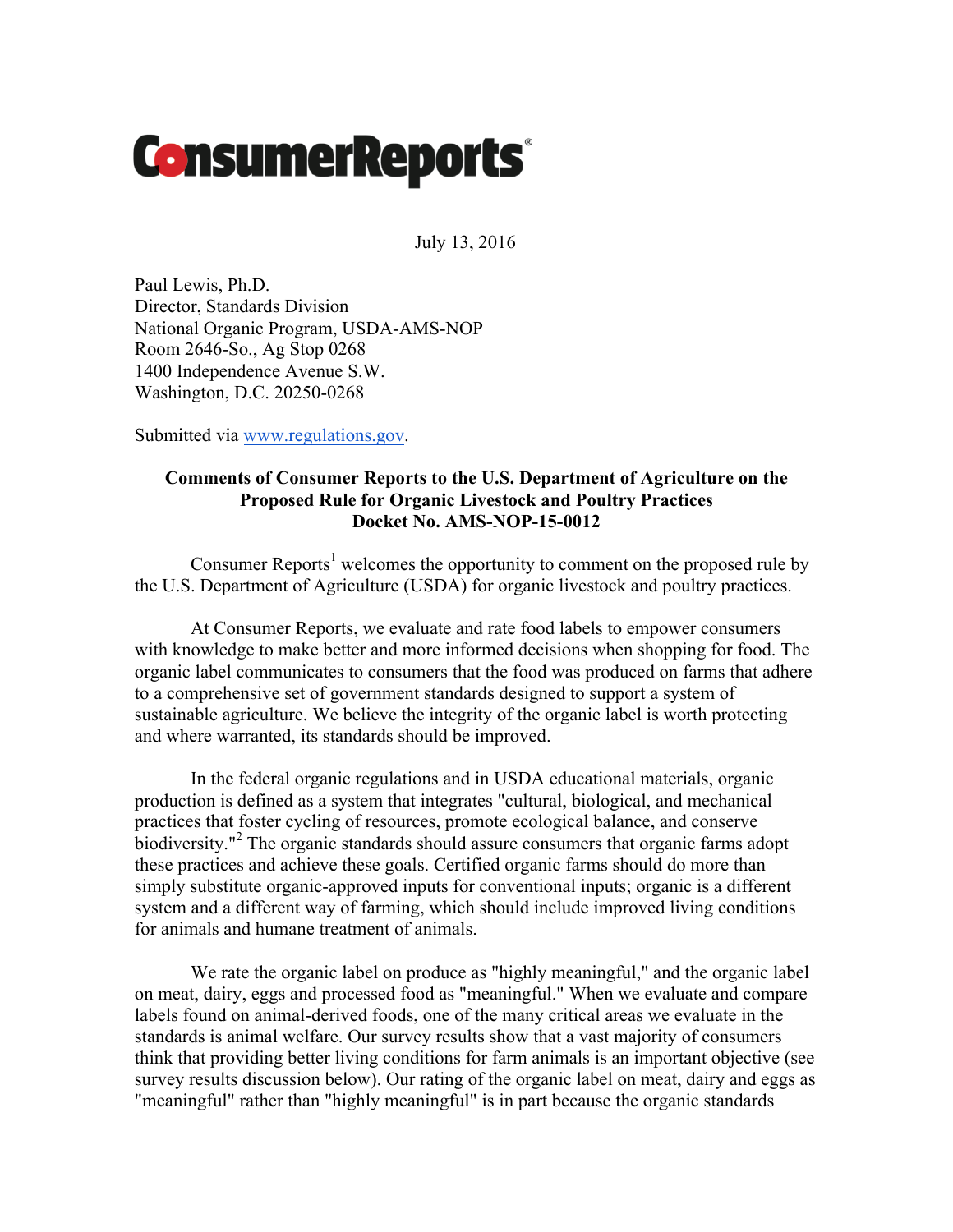address animal welfare in minimal ways, and also in part because of inconsistency in the interpretation of the current rule's requirements for outdoor access, especially for organic poultry.

The proposed rule creates consistency, sets an appropriately high bar for animal welfare, and meets consumer expectations in many areas, which we support; however, in some areas, the proposed rule would create new inconsistencies and fail to set an appropriately high bar. In these areas, discussed in detail in this comment, we believe that the USDA can and should aim for more meaningful standards.

# *Consumer Reports Survey Data: What Consumers Expect*

The USDA notes that consumers expect organic animals to go outdoors, citing our 2014 consumer survey. We conducted a similar survey in 2015, showing similar results.

According to our 2015 survey results, 57% of consumers think that the organic label currently means adequate living space requirements for animals were met, and 73% think it **should** mean this.

The organic standards state that "continuous total confinement of any animal indoors is prohibited," but certain large-scale producers meet this requirement with small, covered, entirely enclosed, concrete porches that few would think of as "outdoors." So it is not surprising that only slightly more than half of consumers (54%) think that the organic label means animals went outdoors, while nearly half (46%) think that the organic label does not mean animals went outdoors. This almost even split in responses shows the confusion in the marketplace as a result of the inconsistency in the standards and the lack of enforcement of the existing requirements for labeling foods as organic.

And while slightly more than half of consumers think the organic label currently means animals went outdoors, over two-thirds think the organic label **should** mean the animals went outdoors  $(68%)$ .<sup>3</sup>

#### *Setting an Appropriately High Bar*

In our 2015 consumer survey, we also asked consumers about the importance of certain objectives when shopping for food. Results show that "providing better living conditions for animals" is an important objective when shopping for food for 88% of consumers<sup>4</sup>

The organic label already provides a meaningful way for consumers to find foods that meet other important objectives, such as "protecting the environment from chemicals" (93% of consumers consider this an important objective), "reducing pesticide exposure" (93%) and "avoiding GMOs" (80%). Currently, it is unclear to consumers whether the organic label means better living conditions for animals were provided. The organic label can and should provide a way for consumers to find foods produced on farms that provided better living conditions for animals.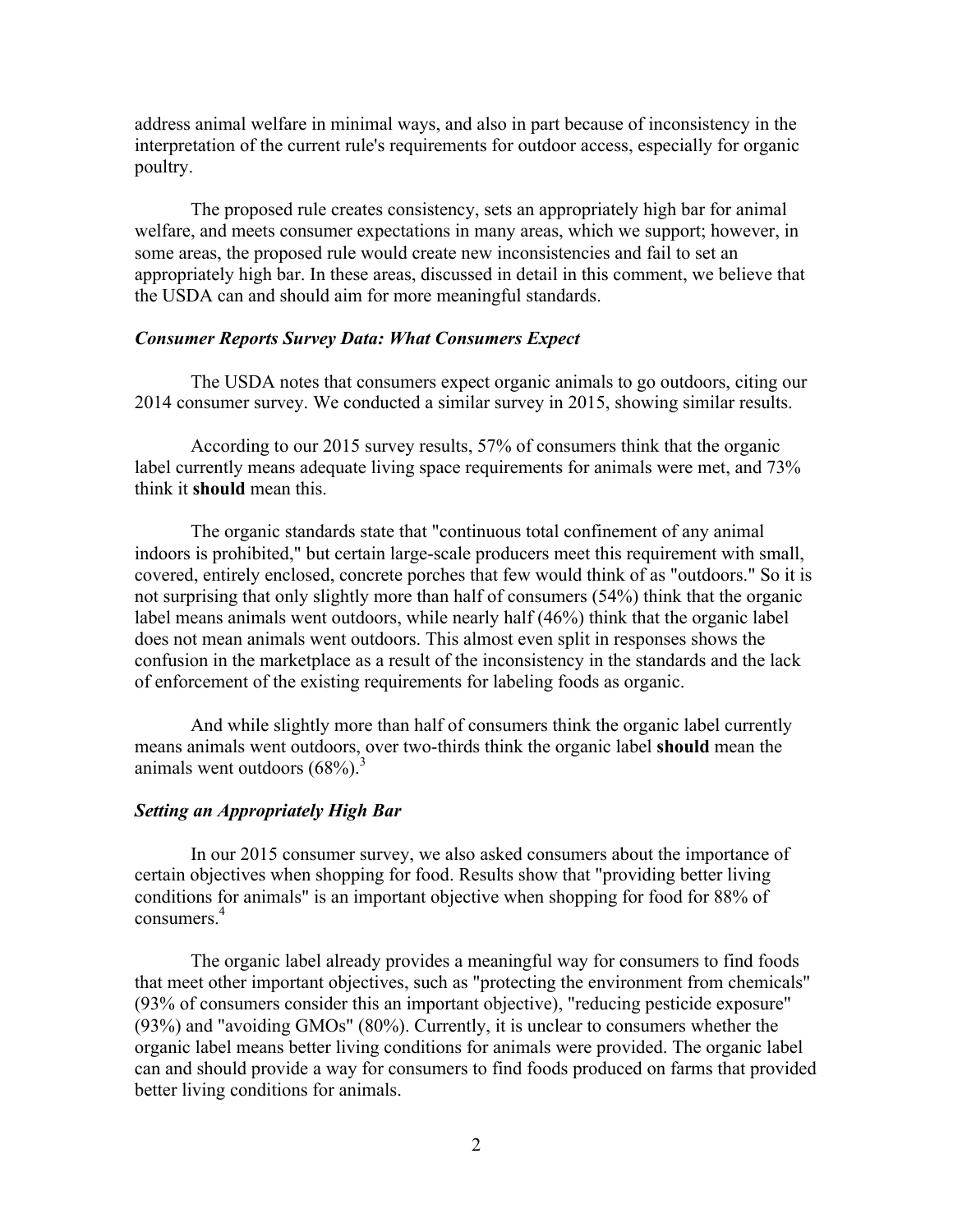In this comment, we also offer a comparison with other animal welfare labels found in the marketplace that we have evaluated and rated, as well as the European Union's organic standards. This comparison shows where the proposed rule would set an appropriately high bar for animal welfare standards and where it falls short.

#### *Outdoor access for poultry*

One of the most important aspects of the proposed rule is required outdoor access for poultry. The ability of farm animals to engage in natural behaviors is critical to their welfare. For laying hens, natural behaviors include foraging ("scratching-and-pecking"), walking, stretching wings, flapping wings, perching and dustbathing.

The USDA has, in our view, not adequately enforced the current rule's prohibition on "continuous total confinement of any animal indoors" under §205.239(a)(1) and the requirement for providing "living conditions that accommodate the health and natural behavior of animals, including year-round access for all animals to the outdoors" under §205.239(a)(1). The current rule also requires the "provision of conditions which allow for exercise, freedom of movement, and reduction of stress appropriate to the species" under §205.238(a)(4).

We strongly support the proposal to define the "outdoors" for poultry and prohibit the use of porches to meet outdoor space requirements as an important clarification to the current rule's requirements, and we urge the USDA to implement this proposal expeditiously.

On the other hand, we are concerned that the proposed rule's minimum outdoor space requirement for chickens could be a step backward rather than an improvement to the organic standards. The proposed minimum outdoor space requirement -- no more than 2.25 pounds of chicken per  $\text{ft}^2$  for laying hens and 5 pounds of bird per  $\text{ft}^2$  for turkeys and broilers -- is too little to allow birds to engage in even the most basic natural behaviors, like stretching wings or taking a step forward without touching another chicken. The USDA's proposed rule could create a new inconsistency: the standards currently require conditions that grant freedom of movement and allow animals to engage in their natural behaviors, but the proposed space requirement would not allow them to do so. We urge the USDA to require *at least* 5 ft<sup>2</sup> per chicken for laying hens and at least 2 ft<sup>2</sup> per chicken for broilers and require at least 50% vegetation in the outdoor space.

We are aware of efforts to block the rule by large-scale egg producers that currently hold organic certification -- despite admitting they do not provide outdoor access to their animals and therefore do not meet this requirement even under the current organic standards. We urge the USDA to consider that the organic standards are voluntary, and have always required "freedom of movement," "access to the outdoors," and conditions that "accommodate the health and natural behaviors of animals." These producers are currently charging a higher price for their eggs, which carry the USDA organic label, without meeting consumer expectations for their products. A change in the standards to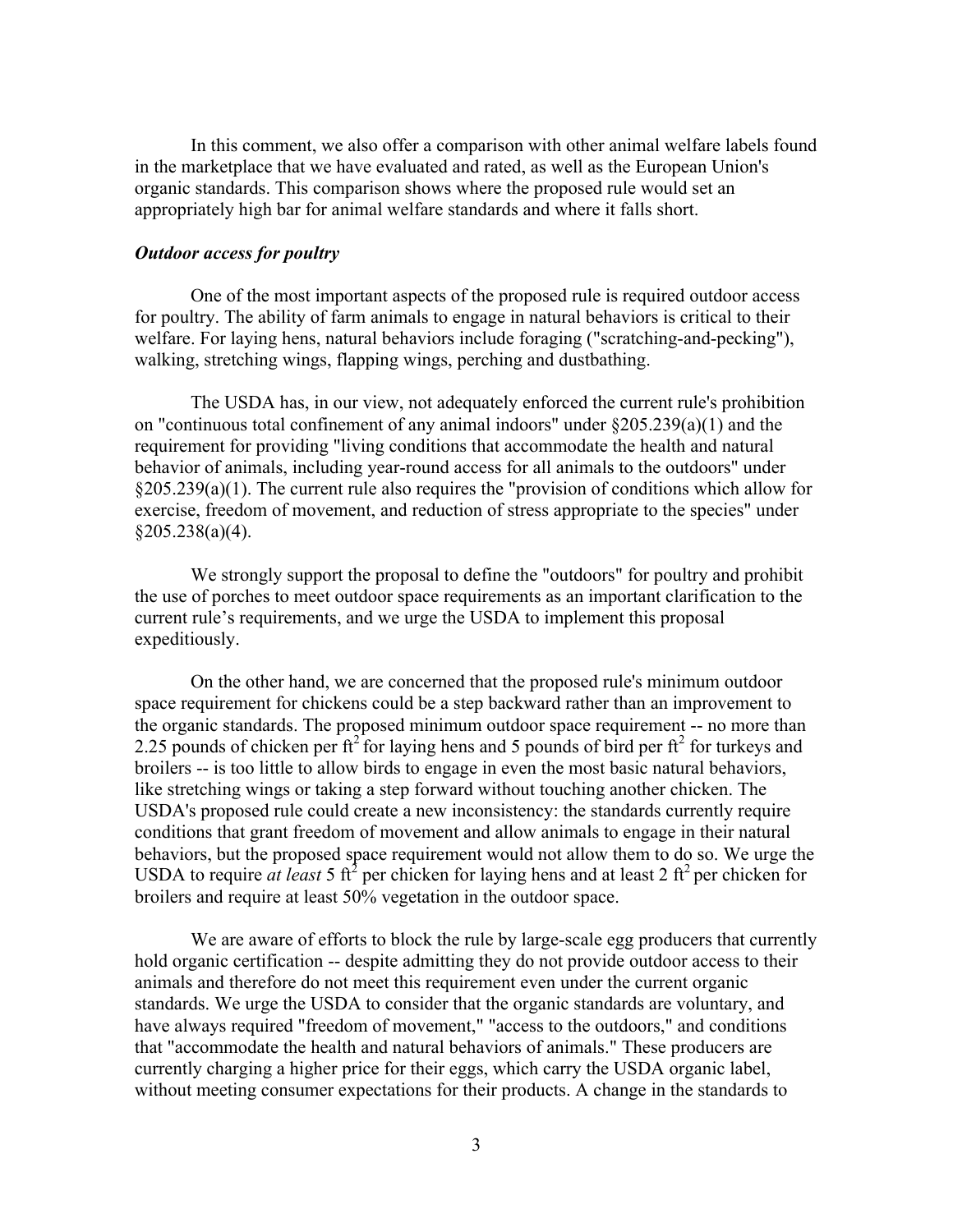prohibit porches as "outdoor access" will improve the information available to consumers, as producers will be required to sell their products with a label that accurately reflects their production practices and therefore no longer misleads consumers.

## **Detailed comments on the proposed rule**

## **Changes to Definitions - §205.2**

## *"Outdoors"*

We strongly support the proposal to define the "outdoors," since the lack of a definition currently leads to inconsistency in how certified producers meet the requirement for access to the outdoors. This definition of the "outdoors" will ensure that covered porches with concrete or other non-soil flooring will no longer be considered "outdoors."

# **Changes to Livestock Health Care Practice Standard - §205.238**

# *Physical alterations - §205.238(a)(5)*

We are concerned that the proposed language in  $\S205.238(a)(5)$  to allow physical alterations "to benefit the welfare or hygiene of the animals" may conflict with specific prohibitions in  $\S 205.238(a)(5)(i)$  and (ii), and may create new inconsistencies in the rule.

Specifically, any of the prohibited physical alterations in  $\S 205.238(a)(5)(ii)$  could be considered necessary for the welfare or hygiene of the animals if management practices and living conditions fail to meet their welfare and hygiene needs. In these cases, the welfare and hygiene of the animals could be improved without physical alterations and with improved living conditions and farm management practices. For example, beak trimming could be considered a necessary procedure for protecting birds from feather pecking, when the underlying causes of aggressive feather pecking behaviors can be addressed by granting more space to the birds and allowing them to engage in their natural foraging behaviors ("scratching-and-pecking"). Allowing physical alterations for the "welfare" or "hygiene" of animals opens a potential loophole for producers who are not meeting the animals' welfare and hygiene needs.

We urge the USDA to strike the first line in  $\S 205.238(a)(5)$  and instead specify which physical alterations are permitted on organic farms and specify which physical alterations are prohibited. Specifically, dehorning and disbudding to assure the safety of people and cattle, and tattooing and ear tagging for identification purposes, are physical alterations that should be listed as allowed, with a requirement for proper pain relief.

We also urge the USDA to clarify in  $\S 205.238(a)(5)(ii)$  that these practices "are prohibited," rather than state that these practices "must not be performed on a certified operation." Stating that these practices must not be performed on a certified operation raises the question of whether they would be allowed elsewhere while the animals are still under organic management. Specifying these practices "are prohibited" eliminates this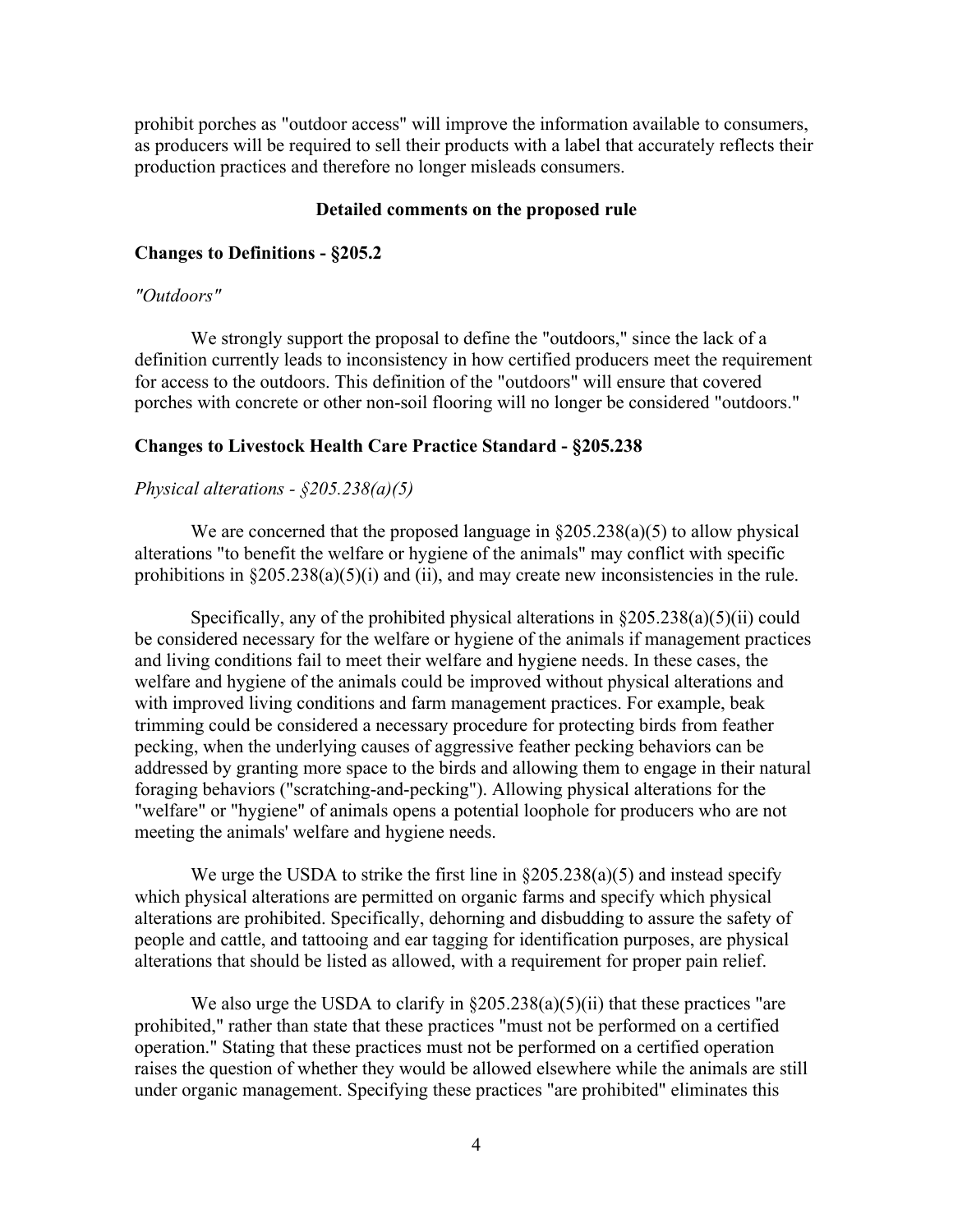uncertainty and clarifies the rule. In addition, ear notching in pigs should be added to the list of prohibited physical alterations.

# *Tail docking for pigs - §205.238(a)(5)(i)*

Tail docking for pigs is a band-aid solution to a systemic problem that arises from close confinement and the inability to engage in natural rooting and foraging behaviors.<sup>5</sup> Tail biting and the increased aggression that accompanies it are among the major causes of poor welfare in pigs.<sup>6</sup>

Not only is tail docking likely a painful procedure for the animals (and may lead to long-term pain),<sup>7</sup> tail docking does not address *why* the animals are hurting one another. A farm that requires tail docking is most likely failing to meet the requirements in the organic standards to provide conditions that allow animals to exercise, have freedom of movement, and engage in their natural behaviors.

We support the proposed rule's prohibition on routine tail docking. However, we urge the USDA to address more specifically the alternative methods that farms that encounter problems with tail biting must address. Since tail biting could be a sign that pigs are confined too closely and are unable to engage in natural behaviors, it should be specified that farms with tail biting problems must reduce their stocking density and provide more opportunities for engaging in rooting behaviors before tails can be docked.

| <b>Label / Standards</b>     | <b>Tail docking</b>                                                                         |
|------------------------------|---------------------------------------------------------------------------------------------|
| USDA Organic - Proposed rule | Tail docking may not be routinely used and                                                  |
|                              | must be used only with documentation that                                                   |
|                              | alternative methods to prevent harm failed.                                                 |
| Demeter Biodynamic           | Prohibited                                                                                  |
| Animal Welfare Approved      | Prohibited                                                                                  |
| Certified Humane             | Tail docking must not be carried out<br>routinely. Other measures must be taken to          |
|                              | prevent tail biting, such as enrichment and<br>reducing stocking densities. Tail docking is |
|                              | not permitted without prior approval by                                                     |
|                              | HFAC.                                                                                       |
| GAP Step 5+                  | Prohibited                                                                                  |
| GAP Step 5                   | Prohibited                                                                                  |
| GAP Step 4                   | Prohibited                                                                                  |
| GAP Step 3                   | Prohibited                                                                                  |
| GAP Step 2                   | Prohibited                                                                                  |
| GAP Step 1                   | Prohibited                                                                                  |
| American Humane Association  | Allowed                                                                                     |

*Beak trimming for laying hens - §205.238(a)(5)(ii)*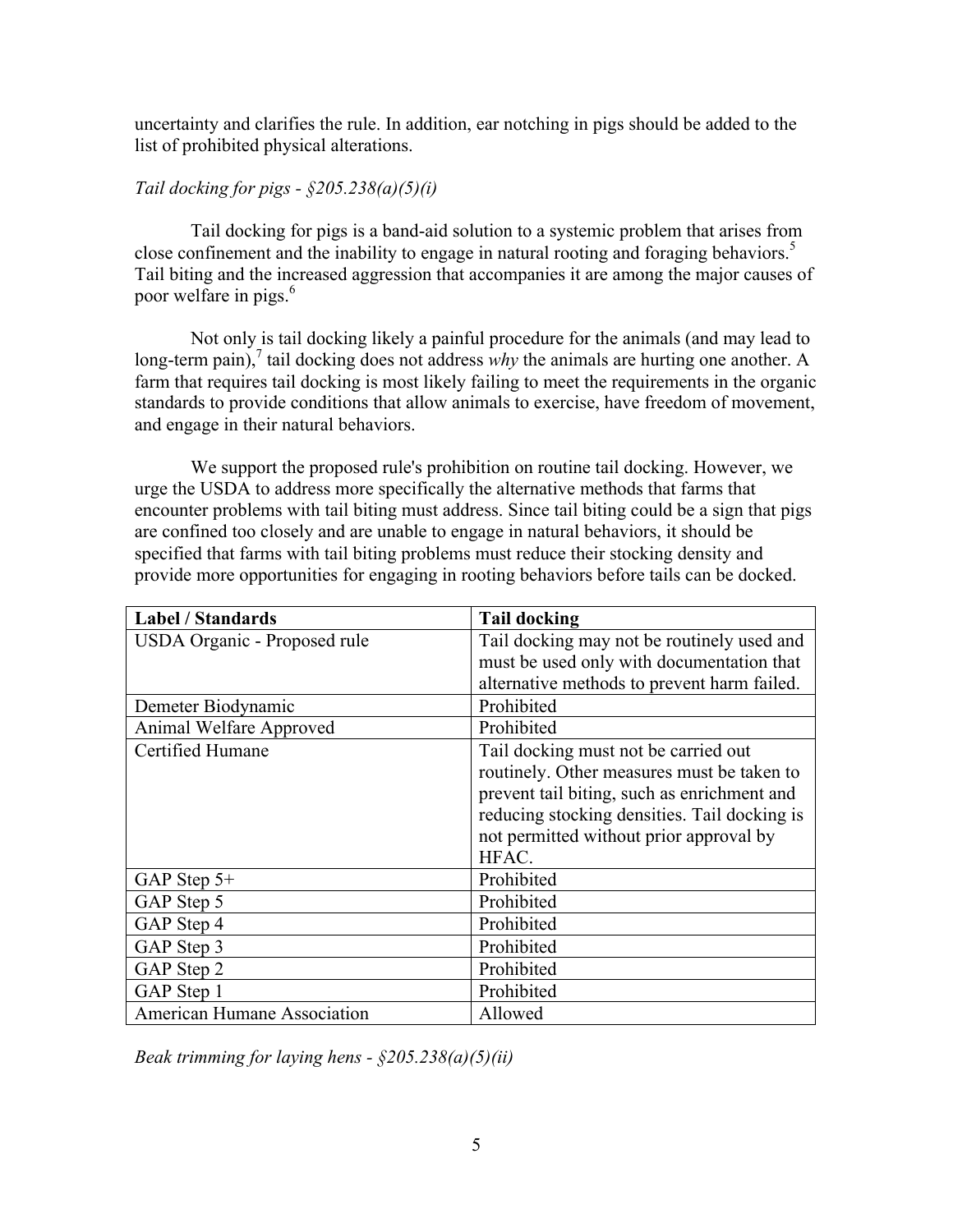Beak trimming for laying hens, like tail docking for pigs, is a band-aid solution to prevent aggression when animals are confined too closely and are not able to engage in natural behaviors.<sup>8</sup>

Feather pecking can be prevented by addressing the roots of the problem: by providing space for birds to escape flock mates, adequate and vegetated outdoor space to allow freedom of movement and the ability to engage in natural scratching-and-pecking behaviors as they forage.<sup>9</sup>

To address feather pecking by beak trimming may minimize the damage and prevent serious injuries or death, but it does not prevent the aggression, inability to escape flock mates, stress and boredom that are the root causes.

Beak trimming should not be needed in a system that truly promotes animal welfare. In a system of poultry farming that promotes animal welfare, beak trimming should be prohibited. We do not support the USDA's proposal to allow routine beak trimming of laying hens.

However, while we do not support routine beak trimming, we recognize that under the proposed minimum outdoor space requirement of 2.25 pounds of chicken per  $\text{ft}^2$  or under the current system (where a requirement to provide conditions that accommodate the natural behavior of chickens is not enforced), beak trimming would likely continue to be a necessary practice to prevent suffering from injuries and possible death from feather pecking on some organic poultry operations. If the USDA implements the proposed outdoor space requirement and allows producers to grant no more than approximately 2  $\text{ft}^2$ per laying hen, routine beak trimming would unfortunately be necessary.

Labels that set a high standard for animal welfare prohibit this practice. We believe routine beak trimming should be prohibited on organic farms, and a prohibition on beak trimming should be accompanied by a meaningful outdoor and indoor space requirement. We urge the USDA to move "beak trimming after 10 days of age" from §205.238(a)(5)(ii) to §205.238(a)(5)(i), which would prohibit this practice on a routine basis, **but only if the USDA also implements our recommended change to the outdoor space requirements, of at least 5 ft<sup>2</sup> per laying hen.**

| Label / Standards for laying hens | <b>Beak trimming for laying hens</b>      |
|-----------------------------------|-------------------------------------------|
| USDA Organic - Proposed rule      | Allowed - if performed prior to day 10    |
| European Union organic standards  | Routine beak trimming is prohibited.      |
| Demeter Biodynamic                | Prohibited                                |
| Animal Welfare Approved           | Prohibited                                |
| Certified Humane                  | Allowed - only in flocks that are         |
|                                   | susceptible to cannibalism and when       |
|                                   | performed prior to day 10                 |
| American Humane Association       | Allowed - only as a preventive measure to |
|                                   | mitigate the risks of injurious feather-  |
|                                   | pecking and cannibalism if beaks are left |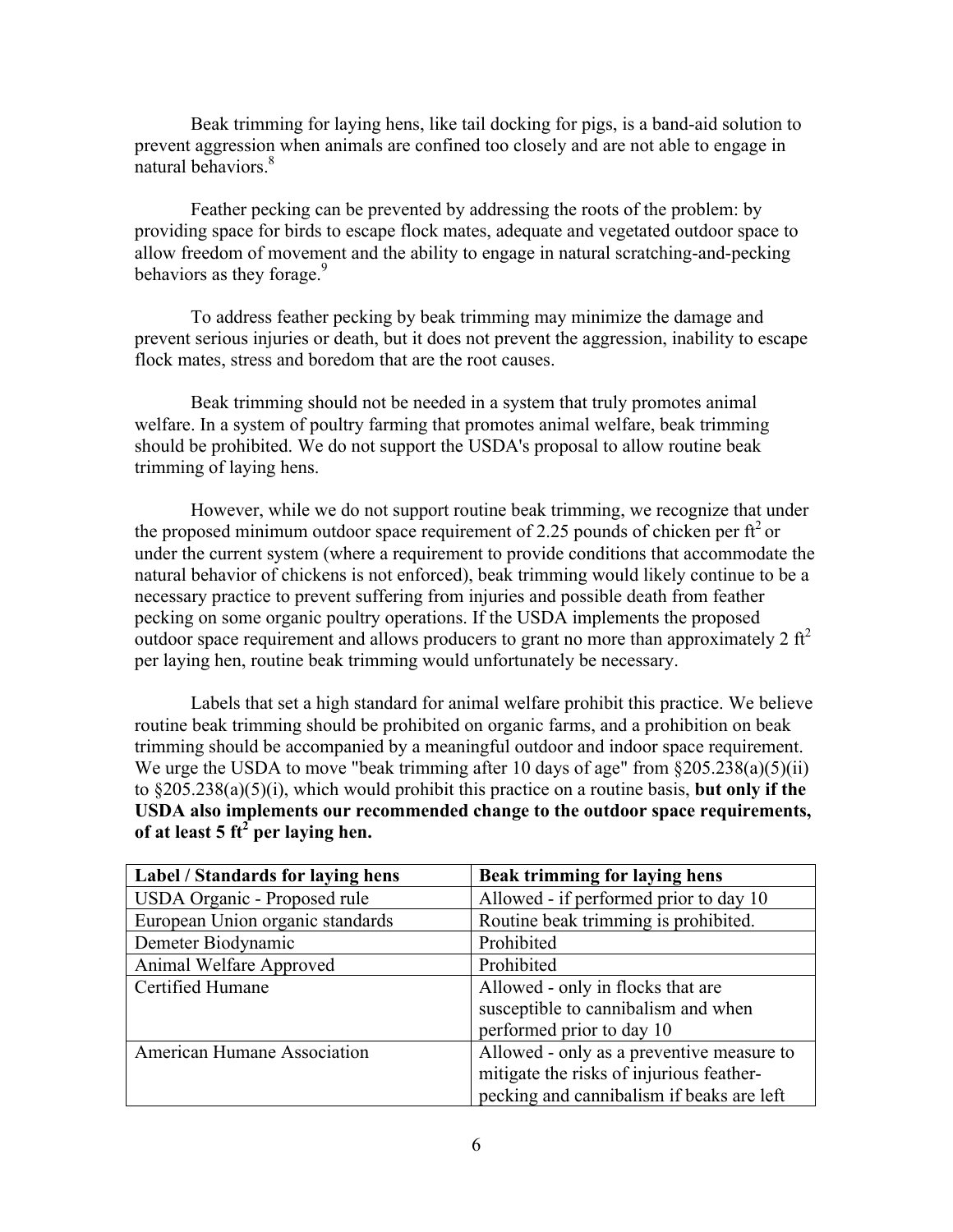|  | I intact. It should be performed within the |
|--|---------------------------------------------|
|  | first 24 hours of life, or when this is not |
|  | possible, prior to day 10                   |

*Ammonia levels - §205.238(a)(9)*

We support ammonia limits, as high ammonia levels can irritate lungs and eyes of birds and mammals, and can contribute to the development of respiratory diseases such as pneumonia and pleuritis and eye lesions. <sup>10</sup> <sup>11</sup> <sup>12</sup> High levels of ammonia have also been shown to cause increased susceptibility to disease, as one study found increased susceptibility in poultry to Newcastle disease at concentrations of 20 ppm.<sup>13</sup>

Research also suggests that chickens and pigs experience high levels of ammonia as aversive, and seek to escape it when given the opportunity to do so (one study found hens sought to escape from ammonia concentrations of 20 ppm).<sup>1415</sup>

Section 205.238(a)(9) sets limits for ammonia levels and specifies that this applies only to poultry houses. We support adding ammonia limits to the rule, and we urge the USDA to delete "in poultry houses" so that the limit will apply to indoor livestock houses as well.

In terms of the limits that the USDA proposes, we believe 25 ppm is too high. Even at 25 ppm, in one study birds developed ocular abnormalities. This study also indicated that ocular abnormalities cleared rapidly after exposure to ammonia ceases.<sup>16</sup> Another study showed significant effects on the respiratory systems of chickens at concentrations of 25 ppm. In a cross-sectional epidemiologic study associating air quality with pig health on 28 farms in Sweden, the author recommended a maximum concentration for ammonia of 7 ppm. $^{17}$ 

The USDA should delete the line "ammonia levels must be less than 25 ppm," and the regulations should focus on 10 ppm as the upper acceptable limit.

We support the proposal to require monthly monitoring and implement measures to reduce ammonia concentrations when they are found to be higher than 10 ppm.

| Label / Standards for laying hens and | Max. limits for ammonia for laying hens    |
|---------------------------------------|--------------------------------------------|
| <b>broilers</b>                       | and broilers                               |
| USDA Organic - Proposed rule          | 10 ppm/25 ppm - when ammonia levels        |
|                                       | exceed 10 ppm, an operation must           |
|                                       | implement additional practices to reduce   |
|                                       | ammonia levels below 10 ppm. Ammonia       |
|                                       | levels must be less than 25 ppm. Producers |
|                                       | must monitor ammonia on a monthly basis.   |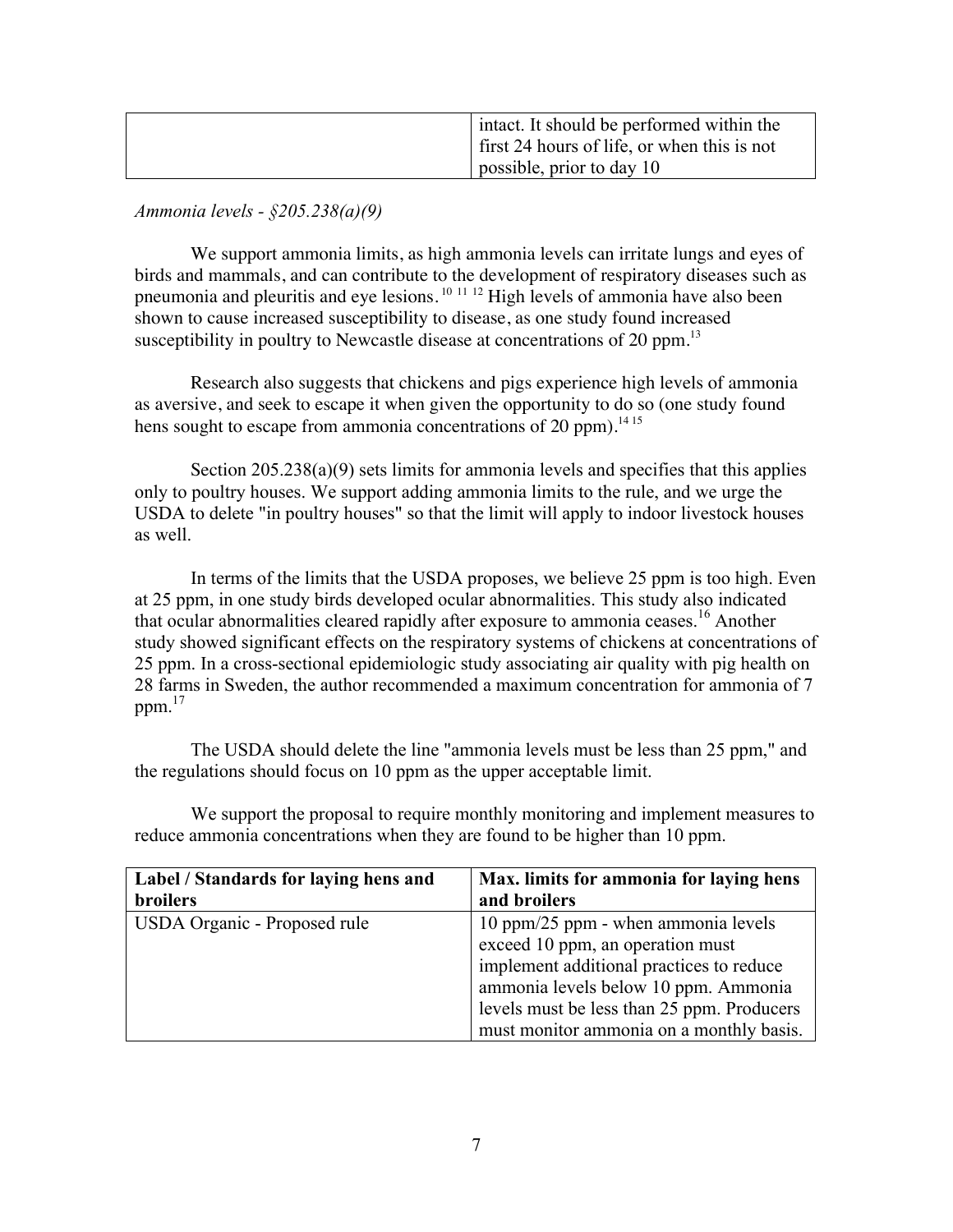| European Union organic standard | No limit for ammonia levels. Standards<br>state: "Insulation, heating and ventilation of<br>the building shall ensure that air<br>circulation, dust level, temperature, relative<br>air humidity and gas concentration, are<br>kept within limits which are not harmful to<br>the animals. The building shall permit<br>plentiful natural ventilation and light to<br>enter." |
|---------------------------------|-------------------------------------------------------------------------------------------------------------------------------------------------------------------------------------------------------------------------------------------------------------------------------------------------------------------------------------------------------------------------------|
| Demeter Biodynamic              | No maximum level set. Standards state:<br>livestock "must be protected from harmful"<br>gasses such as ammonia."                                                                                                                                                                                                                                                              |
| Animal Welfare Approved         | Approx. 5 ppm. Action must be taken when<br>ammonia can be detected by smell by a<br>human. Standards state that the human nose<br>can detect ammonia at 5 ppm.                                                                                                                                                                                                               |
| Certified Humane                | 25 ppm - Standards require testing every<br>two weeks. Ammonia concentration at bird<br>height should be less than 10 ppm<br>(recommendation) and must be less than 25<br>ppm (requirement), except during brief<br>periods of inclement weather when<br>ventilation is affected.                                                                                             |
| American Humane Association     | 25 ppm - Standards state that ammonia<br>levels should ideally be less than 10 ppm<br>(recommendation) but must not exceed 25<br>ppm (requirement). If any monthly<br>ammonia test results in excess of 25 ppm,<br>records must show that a program of<br>ammonia mitigation was adopted.                                                                                     |
| GAP Step $1-5+$                 | If air quality levels exceed 20 ppm for<br>ammonia (if assessed with meters or strips)<br>or score "2" or higher, an intervention plan<br>designed to improve air quality must be<br>implemented immediately. Score "2" is:<br>"Moderate: ammonia and dust distinct;<br>experience watery eyes and/or coughing"                                                               |

| <b>Label / Standards for pigs</b> | Indoor air quality for pigs                 |
|-----------------------------------|---------------------------------------------|
| USDA Organic - Proposed rule      | Limits for ammonia levels would apply       |
|                                   | only to poultry houses                      |
| Demeter Biodynamic                | Standards do not set limits for ammonia but |
|                                   | require that animals be raised with access  |
|                                   | to the outdoors, and standards also require |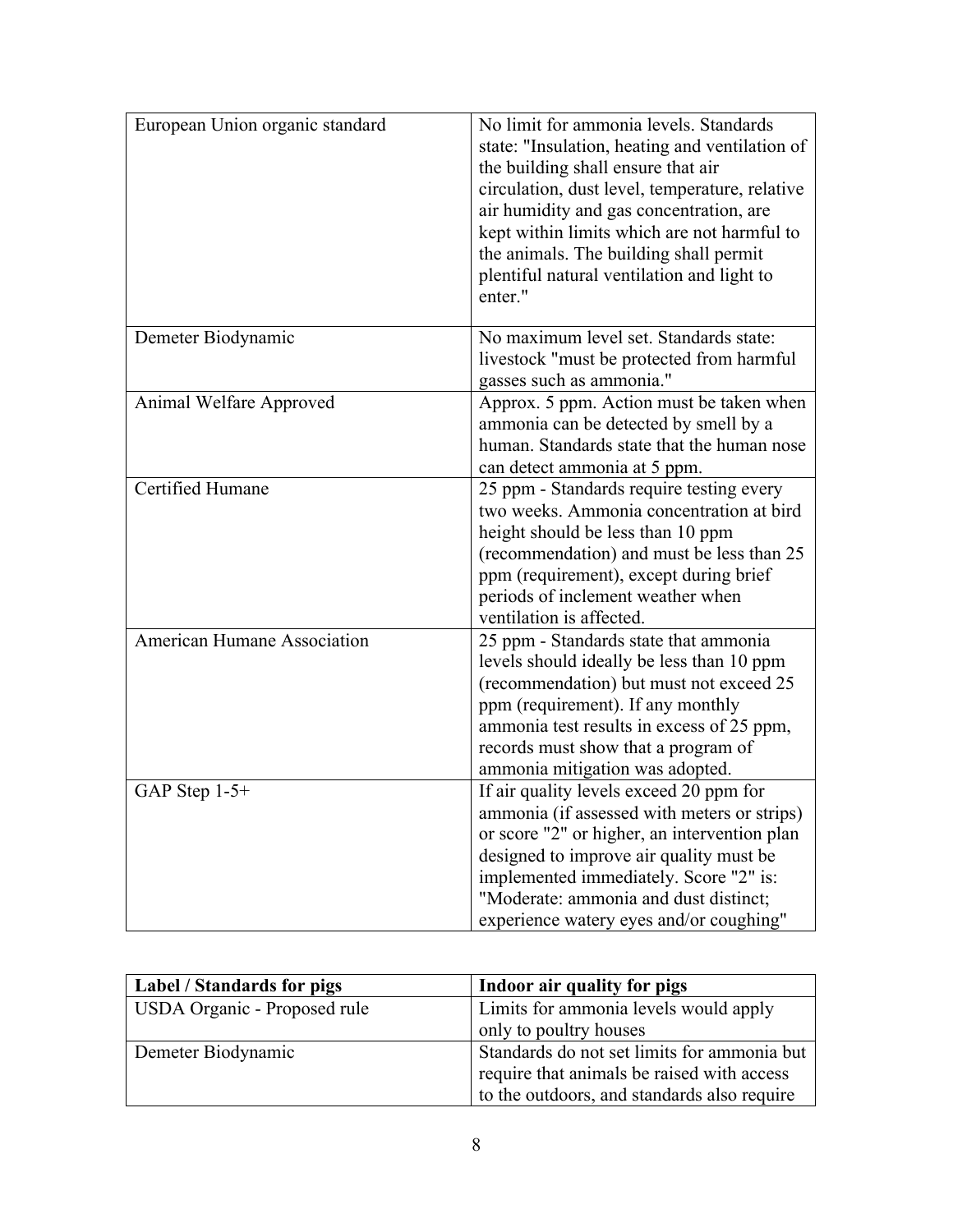|                                    | protecting livestock from harmful gasses     |
|------------------------------------|----------------------------------------------|
|                                    | such as ammonia                              |
| Animal Welfare Approved            | Approx. 5 ppm. Action must be taken when     |
|                                    | ammonia can be detected by smell by a        |
|                                    | human. Standards state that the human nose   |
|                                    | can detect ammonia at 5 ppm.                 |
| Certified Humane                   | 25 ppm - Standards require testing every     |
|                                    | two weeks. Ammonia concentration should      |
|                                    | be less than 10 ppm (recommendation) and     |
|                                    | must be less than 25 ppm (requirement),      |
|                                    | except during brief periods of inclement     |
|                                    | weather when ventilation is affected.        |
| GAP Step 5+                        | Pigs are on pasture continuously so indoor   |
|                                    | air quality standards do not apply           |
| GAP Step 5                         | Pigs are on pasture continuously so indoor   |
|                                    | air quality standards do not apply           |
| GAP Step 1-4                       | If air quality levels exceed 20 ppm for      |
|                                    | ammonia (if assessed with meters or strips)  |
|                                    | or score "2" or higher, an intervention plan |
|                                    | designed to improve air quality must be      |
|                                    | implemented immediately. Score "2" is:       |
|                                    | "Moderate: ammonia and dust distinct;        |
|                                    | experience watery eyes and/or coughing"      |
| <b>American Humane Association</b> | 25 ppm - Standards state that ammonia        |
|                                    | levels should ideally be less than 10 ppm    |
|                                    | (recommendation) but must not exceed 25      |
|                                    | ppm (requirement). If any monthly            |
|                                    | ammonia test results in excess of 25 ppm,    |
|                                    | records must show that a program of          |
|                                    | ammonia mitigation was adopted.              |

*Pain relief to alleviate pain and suffering - §205.238(b)(3) and (c)(2)*

We support the proposed language in §205.238(b)(3). We believe that synthetic medications, provided they are allowed under in §205.603, should be allowed to alleviate pain and suffering, and should be required during certain procedures such as dehorning and disbudding.

The proposed language in  $\S 205.238(c)(2)$  needs to be clarified. It could be misread to prohibit producers from administering any animal drug "to alleviate pain and suffering," which would lead to unnecessary pain and suffering of organic animals if producers believe medical treatment must be withheld in order to preserve organic status. We believe the opposite is intended, that alleviating pain and suffering is intended to be a permitted exception to the prohibition.

*Growth hormones - §205.238(c)(3)*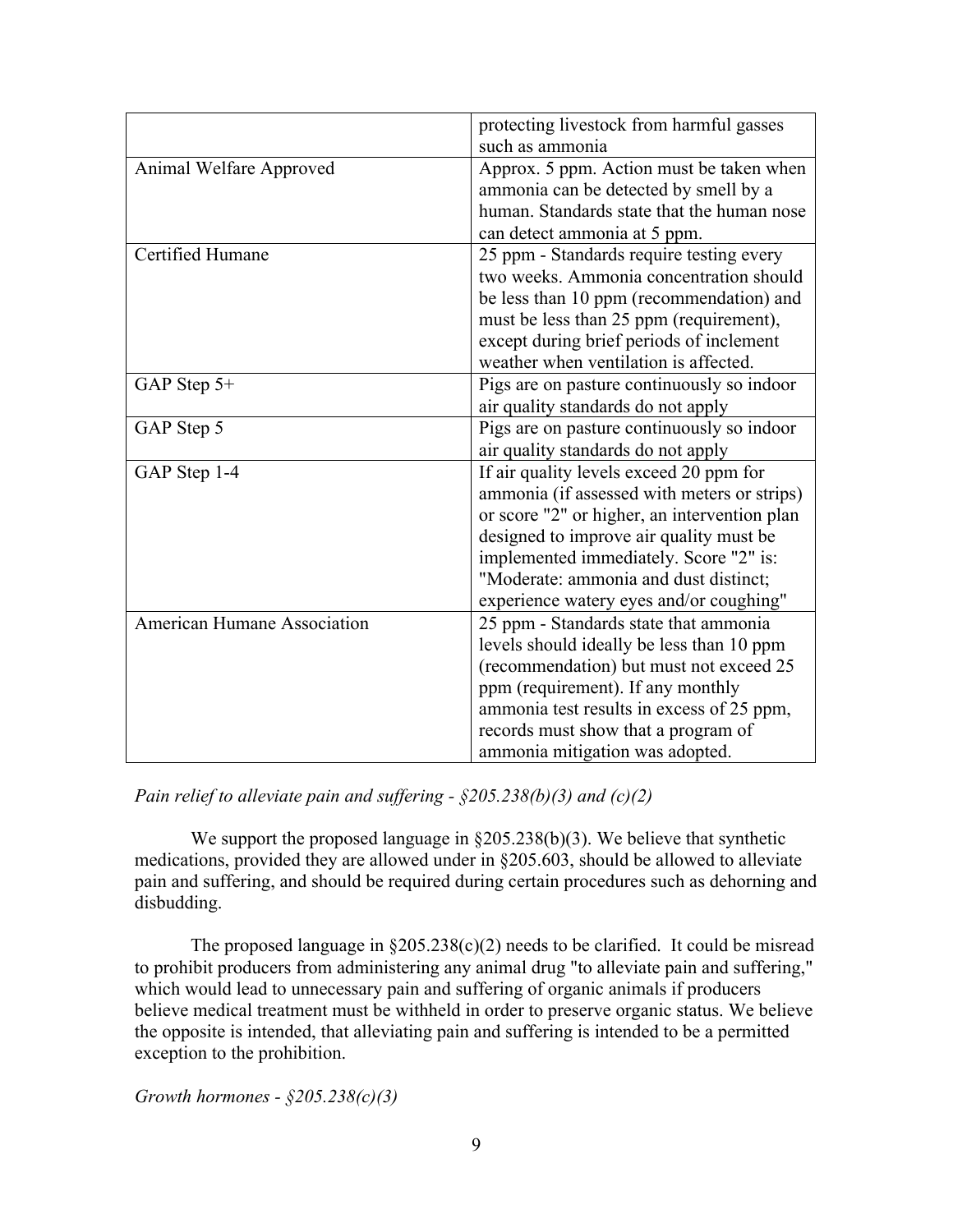We support the proposal to prohibit hormones for production and reproduction as well as for growth promotion.

# *Treating injured, diseased or sick animals - §205.238(c)(7) and (8)*

USDA proposes no change to  $\S205.238(c)(7)$  and the addition of  $\S205.238(c)(8)$ , both dealing with the mandatory medical treatment of sick or injured animals. Rather than keep  $\S205.238(c)(7)$  unchanged and add  $\S205.238(c)(8)$ , which appears to create duplication or overlap, we propose adding language from proposed  $\S 205.238(c)(8)$  to §205.238(c)(7) to capture its intent. Specifically, we support the additional language that clarifies the importance of medical treatment for minimizing pain and suffering for injured, diseased and sick animals, and we support the inclusion of appropriate forms of euthanasia as appropriate treatment. We suggest that  $\S 205.238(c)(7)$  be amended to read:

Withhold medical treatment designed to minimize pain and suffering and restore health to injured, diseased, or sick animals in an effort to preserve its organic status. All appropriate medications, approved or unapproved, must be used to restore an animal to health when methods acceptable to organic production fail. Such treatment may include euthanasia as detailed in the producer's written plan for prompt, humane euthanasia. This plan may include forms of euthanasia as recommended by the American Veterinary Medical Association.

We believe it is important to specify that unapproved medications are also appropriate to restore an animal to health, and must be used when appropriate. Animals should not suffer because medical treatment is withheld due to the unapproved status of appropriate medications.

We urge the USDA to add a requirement for a sick pen in poultry housing. This will help ensure that producers are able to properly care for birds that need to be removed from the flock to recover from injuries, including feather-pecking related injuries.

#### *Forced molting - §205.238(c)(10)*

We support the proposed prohibition on forced molting. Birds on organic farms should be allowed to molt naturally. This is especially important since studies have found that forced molting depresses the immune system of hens and leads to higher excretion of Salmonella enteritidis.<sup>18</sup> The proposed prohibition on forced molting is therefore important to food safety as well as animal welfare.

#### *Preventing internal parasite problems - §205.238(d)*

We support a requirement in the organic regulations for management practices that minimize internal parasite problems in livestock. However, this is already a requirement in the organic standards:  $\S205.238(a)(3)$  requires that producers "establish and maintain preventive livestock health care practices, including establishment of housing, pasture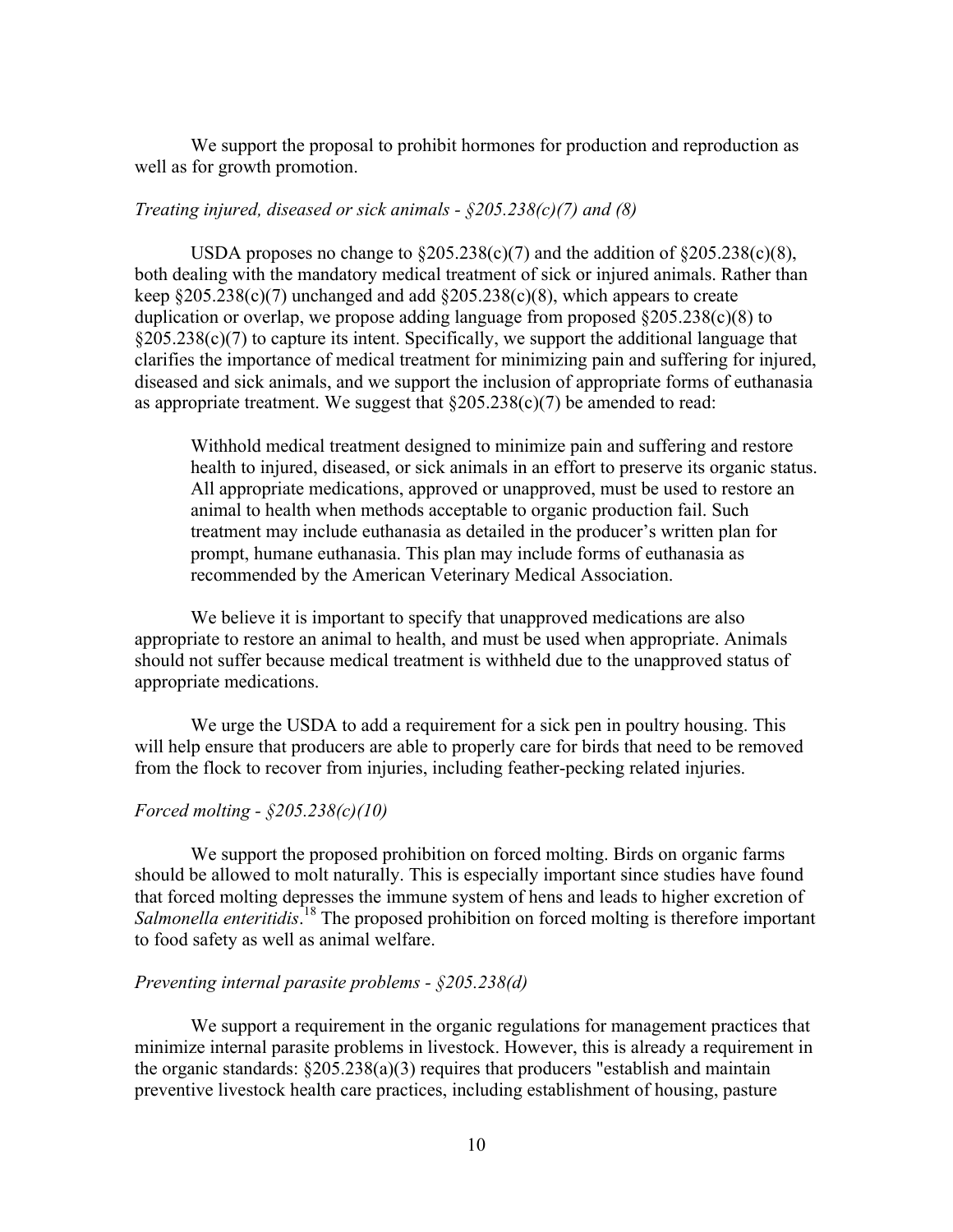conditions, and sanitation practices to minimize the occurrence and spread of diseases and parasites." The proposal to add similar language in §205.238(d) is redundant and not necessary. To ensure the rule captures the intent of the proposed added language, the USDA could add the language covering "fecal monitoring and emergency measures in the event of a parasite outbreak" to the existing requirements in  $\S 205.238(a)(3)$ .

# *Euthanasia - §205.238(c)(8) and (e)(1), (e)(2) and (e)(3)*

We support standards for humane euthanasia, and urge the USDA to strengthen this requirement. In the proposed rule, the USDA would require organic livestock producers to have "written plans for prompt, humane euthanasia for sick or injured livestock" (§205.238(e)(1))*.* First, we suggest changing "for sick or injured livestock" to "for animals suffering from irreversible disease or injury," which is the language used in the National Dairy Farm Program Animal Care Manual and is appropriate for other species of livestock as well. As noted in  $\S 205.238(c)(7)$ , organic producers must medically treat their sick and injured animals. Only when an injury or disease is irreversible should the animal be humanely euthanized.

The proposed rule would prohibit three methods of euthanasia under §205.238(e)(2), and would also require an examination of livestock to ensure that they are dead after euthanasia under  $\S 205.238(e)(3)$ . We are concerned that a written plan is only as meaningful as its contents, and other than the three prohibited methods and the requirement for examination, the USDA is not proposing any other requirements to be included in the plan. Requiring a written plan without specifying in detail what should be in the written plan opens the door for wide and varying interpretations of acceptable methods of euthanasia. If the goal is to create consistency in the standards and enforcement, this section needs more specificity.

Only three methods of euthanasia are prohibited in the proposed rule. However, the 2013 edition of the American Veterinary Medical Association (AVMA) Guidelines for the Euthanasia of Animals lists more unacceptable methods for cattle and small ruminants. Included as unacceptable methods: "manually applied blunt trauma to the head; injection of chemical agents into conscious animals (e.g., disinfectants, electrolytes such as potassium chloride and magnesium sulfate, nonanesthetic pharmaceutical agents); administration of xylazine or any other  $\alpha_2$  adrenergic receptor agonist followed by IV potassium chloride or magnesium sulfate (although large doses of  $\alpha_2$  adrenergic receptor agonists can produce a state resembling general anesthesia, they are recognized as being unreliable for that purpose), drowning, or air embolism (i.e., injection of air into the vasculature); and electrocution with a 120-V electrical cord, drowning, and exsanguination in conscious animals."

For "manually applied blunt force trauma," which is an acceptable method with conditions only for suckling pigs and poultry, the AVMA guidelines state that "uncertainty of success often causes repeated application or selection of an alternative euthanasia method" and that those using this method should "actively search for alternatives to ensure that criteria for euthanasia can be consistently met." We therefore urge the USDA to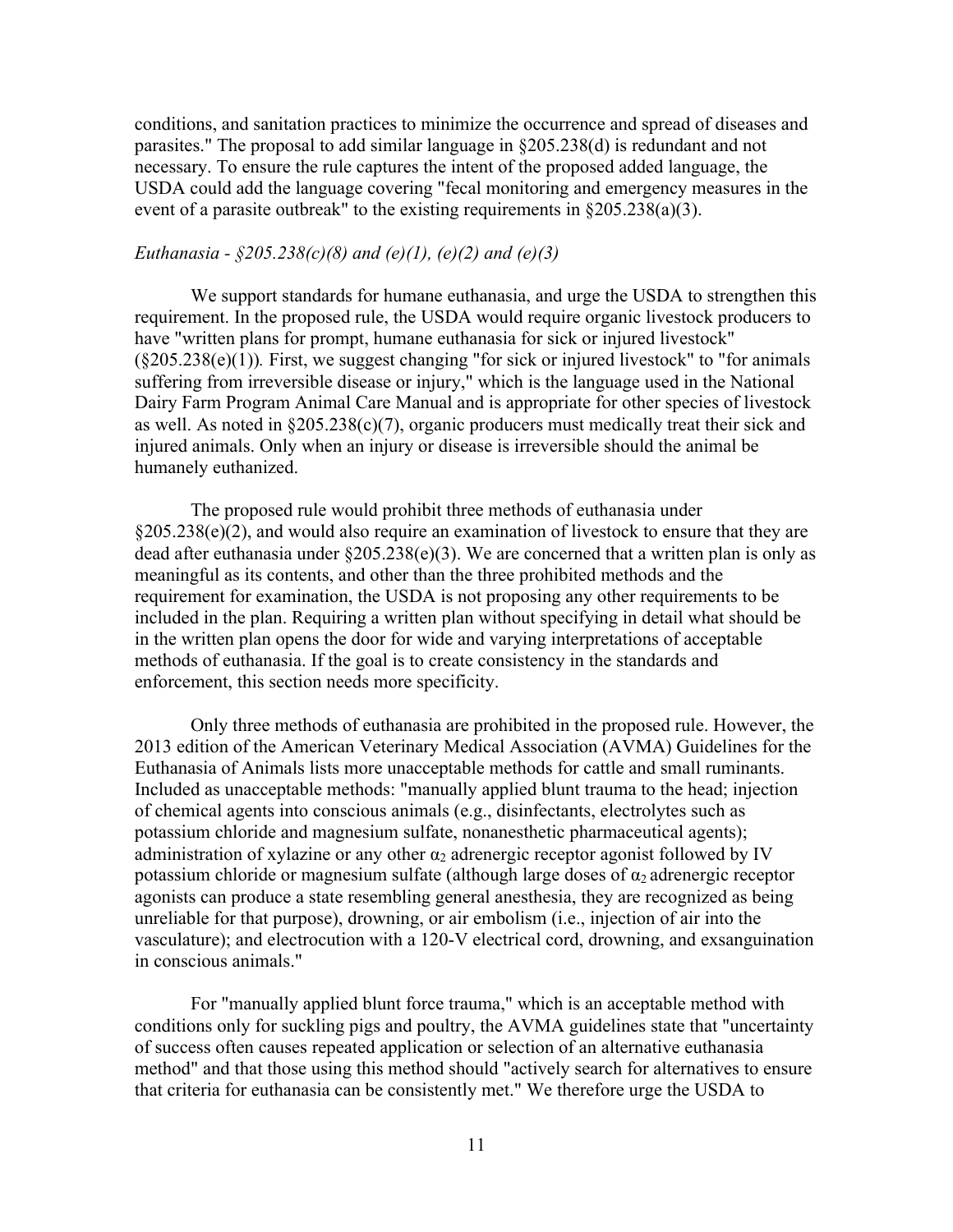change the prohibition on "blow to the head by blunt instrument" to "manually applied blunt force trauma" to ensure all methods of blunt force trauma are covered.

For pigs and poultry, the AVMA guidelines do not list unacceptable methods, but do list "adjunctive methods" for pigs and poultry that are "not appropriate as a sole method of euthanasia," but "may be performed as a secondary step to ensure death when necessary." These methods include exsanguination and pithing for mature pigs, and potassium chloride or magnesium sulfate and exsanguination for poultry. We believe that the USDA should ensure that all unacceptable methods are included.

#### **Mammalian living conditions - §205.239**

We generally support the changes to  $\S 205.239$ . Below, we comment on the areas where we believe the rule should be strengthened to ensure the organic label meets consumer expectations, and areas where we believe changes are needed ensure the rule is consistent and appropriate for each type of livestock.

# *Appropriate clean, dry bedding - §205.239(a)(3)*

The USDA proposes to add language in  $\S205.239(a)(3)$  requiring that "animals" must be kept clean during all stages of life with the use of appropriate, clean, dry bedding, as appropriate for the species." Since there are instances when keeping animals clean while they are outdoors may be unnecessary and difficult, we do not think that this change is necessary. For example, a dairy cow on fresh pasture may have liquid manure that is spread to her back by her swinging tail, and a pig on pasture may wallow in mud. These behaviors are natural, and keeping animals "clean" in these cases would not necessarily contribute to their overall health or to good hygiene on the farm. We believe it is more important to ensure that the animals are always provided with fresh, clean bedding, rather than to ensure the animals themselves are always clean.

We do not think the change in  $\S 205.239(a)(3)$  is necessary since  $\S 205.239(a)(4)(iv)$ proposes to require areas for bedding that keeps animals clean, dry and free of lesions. Therefore, we do not support the changes to the first sentence in §205.239(a)(3), while we do support the changes in  $\S 205.239(a)(4)(iv)$ .

## *Shelter and sufficient space to lie down - §205.239(a)(4)(i)*

The USDA proposes to require shelter for mammals that is designed to allow for "sufficient space and freedom to lie down in full lateral recumbence, turn around, stand up, fully stretch their limbs without touching other animals or the sides of the enclosure, and express normal patterns of behavior." This requirement is appropriate for pigs but not for dairy cattle and beef cattle. The proposed language in §205.239(a)(4)(i) would mean a prohibition on current common systems in organic dairy production such as tie stalls and free stall barns.

We suggest that the USDA clarify that the existing requirement in §205.239(a)(4)(i) remain in place for ruminants by adding a clarification, and that the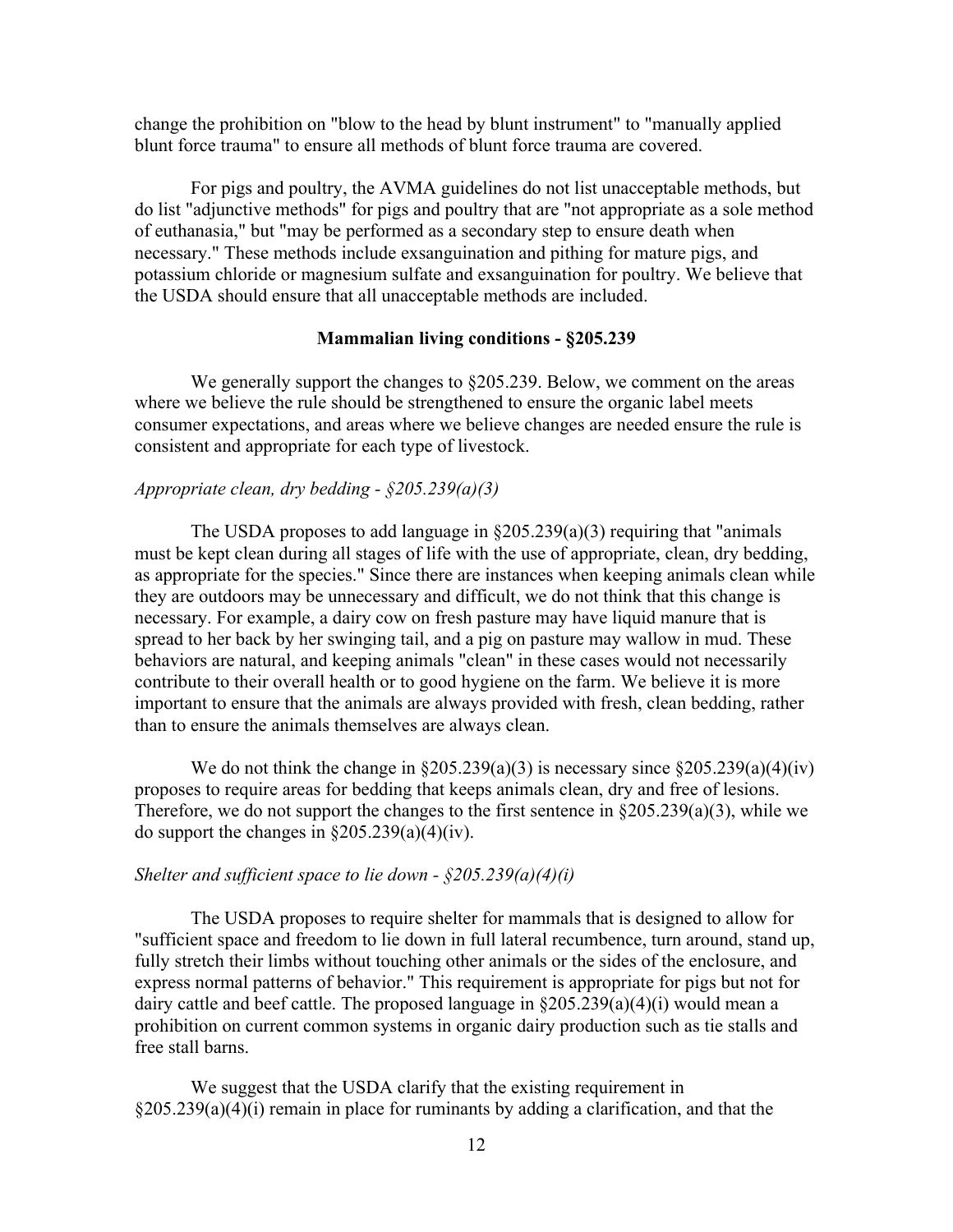words "for pigs," be added to the proposed requirement.

*Areas for bedding and resting - §205.239(a)(4)(iv)*

We support this added requirement for areas for bedding and resting.

*Cleaning and disinfecting - §205.239(a)(6)*

We support  $\S 205.239(a)(6)$  and the requirement for cleaning and disinfecting as needed in the mammalian livestock living conditions section. We suggest a similar requirement be added in the avian living conditions section.

# *Group housing for swine and prohibiting crates - §205.239(a)(8)*

We support the proposed requirement for group housing of pigs in §205.239(a)(8), and we support the proposed exceptions. Since the USDA is proposing to allow individual housing for a farrowing sow and for a lactating sow with her piglets, we urge the USDA to add specific requirements for these animals. Specifically, an explicit prohibition on farrowing crates should be added.

Confining sows in farrowing crates is a major animal welfare concern and consumers are increasingly aware of this practice, which is still common in pig farming. The current organic standards require "freedom of movement" (205.238(a)(4)) but the proposed rule would allow for "confined housing with stalls" under §205.239(a)(12) and states that "a cage must not be called a stall" under §205.239(a)(12). This is vague language which remains open to interpretation, and we urge the USDA to specify a minimum space requirement for farrowing sows and lactating sows with piglets. Space requirements should ensure that crates such as "turn-around" crates are not allowed and that sows always have freedom of movement that includes the ability to take steps, rather than simply the "freedom of movement" to turn around.

| <b>Label / Standards</b>     | <b>Farrowing crates</b>                      |
|------------------------------|----------------------------------------------|
| USDA Organic - Proposed rule | The proposed animal welfare rule would       |
|                              | require: shelter must be designed to allow   |
|                              | for sufficient space and freedom to lie      |
|                              | down, turn around, stand up, fully stretch   |
|                              | their limbs without touching other animals.  |
|                              | Pigs could be housed individually at         |
|                              | farrowing and during the suckling period.    |
|                              | $\left[\frac{6205.239(a)(8)(i)}{2}\right]$   |
| Demeter Biodynamic           | Housing must allow animals to move           |
|                              | freely.                                      |
| Animal Welfare Approved      | Prohibited                                   |
| Certified Humane             | Farrowing pens must be at least 6 ft by 8 ft |
|                              | and allow the sow to turn around.            |
| GAP Step $5+$                | Prohibited                                   |
| GAP Step 5                   | Prohibited                                   |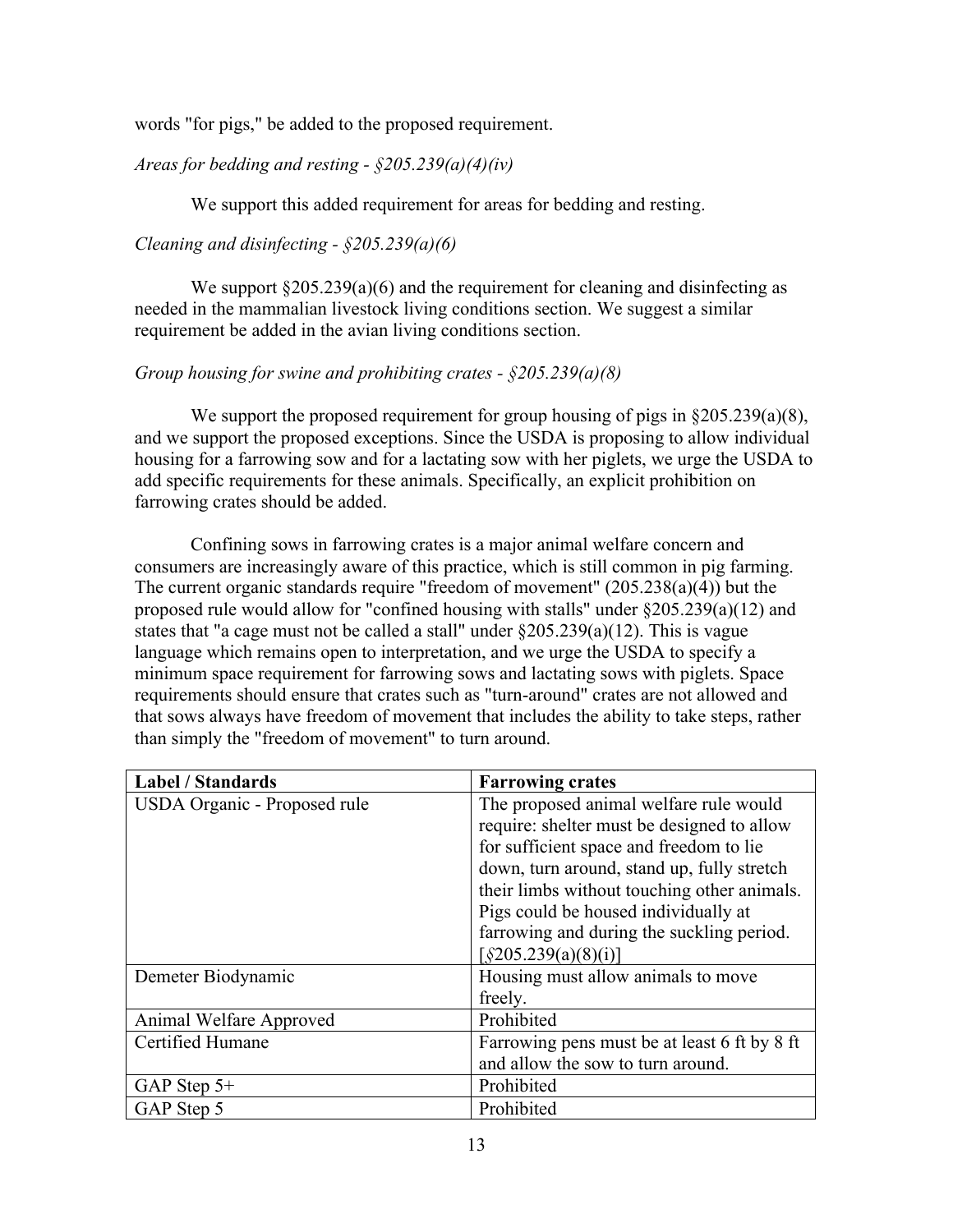| GAP Step 4                  | Prohibited |
|-----------------------------|------------|
| GAP Step 3                  | Prohibited |
| GAP Step 2                  | Prohibited |
| GAP Step 1                  | Prohibited |
| American Humane Association | Permitted  |

*Note:* Proposed §205.239(a)(9) is missing from the fourth column table on page 21967 of the Federal Register Notice; the proposed standards in this table skip from  $\S 205.239(a)(8)$ ) to §205.239(a)(10). As a result, the section on exercise areas is sometimes referred to as §205.239(a)(10), as on page 22007 of the Federal Register Notice, and sometimes as §205.239(a)(11), as on page 21967 of the Federal Register Notice.

# *Exercise areas - §205.239(a)(11)*

Studies have shown that the risk factors for tail biting in group-housed pigs include the absence of straw and other materials that allow pigs to engage in foraging behaviors.<sup>19</sup> Sufficient exercise is important to prevent health problems, "for normal bone and muscle development."20 We support the proposed requirement that "Exercise areas for swine, whether indoors or outdoors, must permit rooting, including during temporary confinement events," under §205.239(a)(11) and urge the USDA to add language requiring deeply bedded straw in the rooting areas.

As noted above, we urge the USDA to add language to clarify that gestating, farrowing and lactating sows must also always have access to exercise areas that permit rooting.

We recommend that  $\S 205.239(a)(11)$  should state: "Exercise areas for swine, whether indoors or outdoors, must permit rooting by providing deeply bedded straw or other materials for rooting, including during temporary confinement events."

# *Outdoor area conditions §205.239(a)(12) Note: this is referred to as §205.239(a)(13) on page 21967 of the Federal Register Notice.*

We support the changes to  $\S 205.239(a)(12)$ , to require "at least 50 percent of outdoor space must be soil," for pigs and for all animals during the growing season, but note that this requirement may not be appropriate for dairy cattle and beef cattle given the current allowance in the organic standards for removing cattle from pasture during the nongrowing season. We urge the USDA to take into consideration comments from the National Organic Coalition on this issue.

## **Avian Living Conditions (§205.241)**

We generally support the proposed standards for avian living conditions and, particularly on these standards, urge the USDA to move to a final rule. We offer comments on areas of the proposed rule where we believe changes are needed for clarification,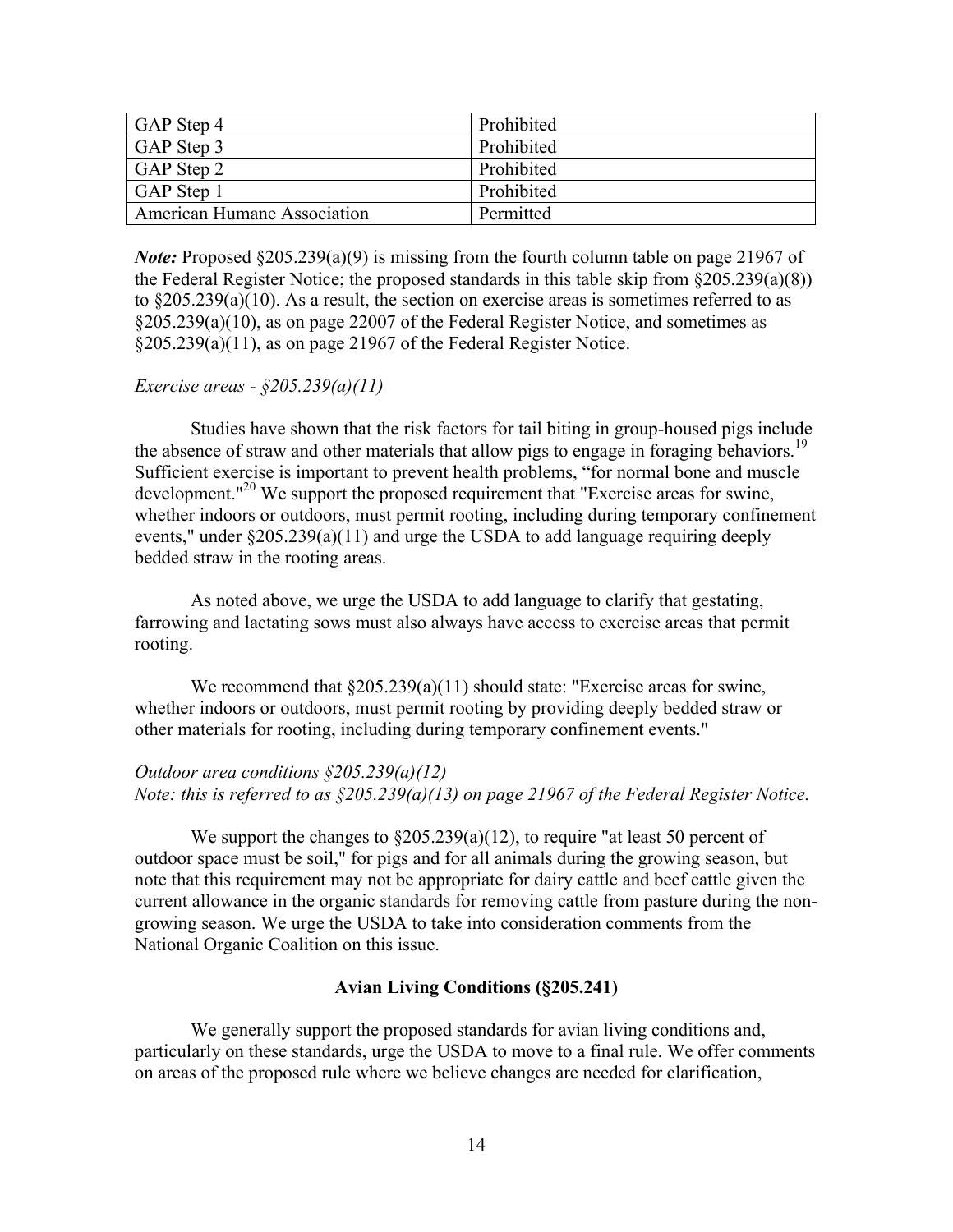consistency and/or to meet consumer expectations for high animal welfare on organic farms.

# *Accommodating health and natural behavior of chickens - §205.241(a)*

We support the proposed language in  $\S 205.241(a)$ , which is similar to what is currently required in terms of providing living conditions that accommodate the health and natural behaviors of poultry, and has important additions. We support the addition of "materials for dust bathing" and "adequate outdoor space to escape from predators and aggressive behaviors."

We urge the USDA to add another basic natural behavior to the list: foraging, which is high-priority behavior for laying hens.<sup>21</sup> When given the opportunity, foraging will take up a major proportion of a laying hen's active time.<sup>22</sup> There are many health and welfare benefits when laying hens have the ability to forage outdoors. Notably, many studies have found a lower prevalence of feather pecking when hens are able to engage in natural foraging behaviors outdoors.<sup>23</sup> Specifically, we recommend that USDA add "vegetated foraging areas during the growing season," to the list.

Studies have shown that laying hens are more likely to use the outdoor area if overhead cover is provided,<sup>24</sup> so we also urge the USDA to add "overhead cover for protection from predators" to the list.

We support the requirement for materials for dustbathing in §205.241(a), and encourage the USDA to specify whether this would also be a requirement for broilers in pasture-based pens.

## *Indoor space requirements - §205.241(b)(1), (7), (8), (9) and (11)*

Indoor space requirements are closely tied to outdoor space requirements in terms of whether overall living conditions provide a high welfare environment for birds. When chickens and other avian species have adequate outdoor space and conditions that allow them to engage in natural behaviors and freedom of movement, indoor space is less important because it is used primarily for sleeping or resting. However, if outdoor space requirements or other conditions do not permit all birds to be outdoors and engage in natural behaviors, then birds are essentially confined indoors and will attempt to engage in their natural behaviors indoors. In these instances, providing sufficient indoor space and indoor enrichment is important.

We support  $\S 205.241(b)(1)$ , "all birds must be able to move freely, and engage in natural behaviors" and §205.241(b)(11), "poultry housing must be sufficiently spacious to allow all birds to move freely, stretch their wings, and engage in natural behaviors."

We support the indoor space requirements in  $\S 205.241(b)(7)$ , (8) and (9) but urge the USDA to increase the outdoor space requirements and strengthen the requirements for outdoor access to ensure chickens can engage in their natural behaviors outdoors.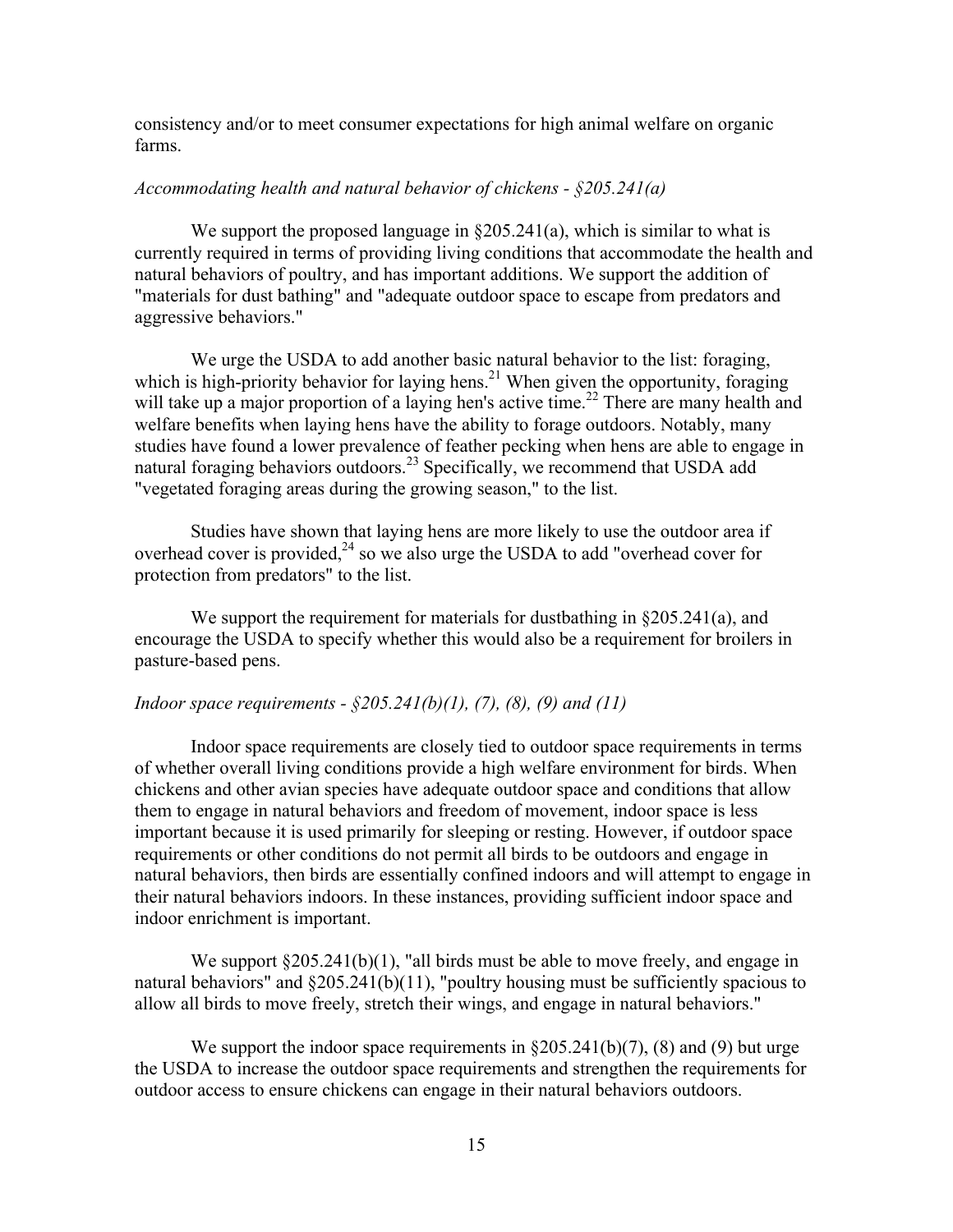| Label / Standards for laying hens  | Min. indoor space requirement for                                  |
|------------------------------------|--------------------------------------------------------------------|
|                                    | laying hens                                                        |
| USDA Organic - Proposed rule       | No more than 2.25 pounds of hen/ $ft^2$ to no                      |
|                                    | more than 4.5 pounds of hen/ $ft^2$ , depending                    |
|                                    | on housing system.                                                 |
| European Union organic standard    | 1.78 ft <sup>2</sup> /hen (6 laying hens/m <sup>2</sup> )          |
| Demeter Biodynamic                 | 1.35 ft <sup>2</sup> /hen when pop-holes to the outdoor            |
|                                    | area are automated. Hens have at least 43                          |
|                                    | $ft2$ of outdoor space.                                            |
| Animal Welfare Approved            | 1.8 ft <sup>2</sup> /hen with an additional 4 ft <sup>2</sup> /hen |
|                                    | foraging area when hens are excluded from                          |
|                                    | the outdoors due to inclement weather.                             |
| Certified Humane                   | Ranges from 1.0 to 1.5 $\text{ft}^2$ /hen depending                |
|                                    | on housing system and layer breed.                                 |
| <b>American Humane Association</b> | Ranges from 1.0 to 1.5 $\text{ft}^2$ /hen depending                |
|                                    | on housing system and layer breed.                                 |

| <b>Label / Standards for broilers</b> | Min. indoor space requirement for                                    |
|---------------------------------------|----------------------------------------------------------------------|
|                                       | <b>broilers</b>                                                      |
| USDA Organic - Proposed rule          | 5 pounds per $\text{ft}^2$                                           |
| European Union organic standard       | $\overline{0.67 \text{ ft}^2}$ per bird in mobile housing to 1.07    |
|                                       | ft2 per bird in fixed housing <sup>25</sup>                          |
| Demeter Biodynamic                    | 5 pounds per $\hat{\pi}^2$ plus a "poultry yard" when                |
|                                       | birds are excluded from pasture                                      |
| Animal Welfare Approved               | $0.67$ ft <sup>2</sup> per chicken plus 2.0 ft <sup>2</sup> foraging |
|                                       | area when birds are excluded from pasture                            |
| Certified Humane                      | 6 pounds per $\text{ft}^2$                                           |
| GAP Step 5+                           | 5 pounds per $\text{ft}^2$                                           |
| GAP Step 5                            | 5 pounds per $\text{ft}^2$                                           |
| GAP Step 4                            | 5.5 pounds per $\text{ft}^2$                                         |
| GAP Step 3                            | 6 pounds per $\overline{\text{ft}^2}$                                |
| GAP Step 2                            | 6.5 pounds per $\text{ft}^2$                                         |
| GAP Step 1                            | 7 pounds per $\text{ft}^2$                                           |
| <b>American Humane Association</b>    | 7 pounds per $ft^2$                                                  |

*Indoor air quality and ammonia - §205.241(b)(2)*

We support setting limits for ammonia and as noted in detail above in our comments on  $\frac{1}{2}$ (205.238(a)(9), we urge the USDA to apply a limit for all livestock and to reduce the limit from 25 ppm to 10 ppm.

# *Maximum hours of artificial light - §205.241(b)(3)*

We support the proposed standard for maximum hours of artificial light under  $§205.241(b)(3)$ , which is in line with the label standards that we rate as "highly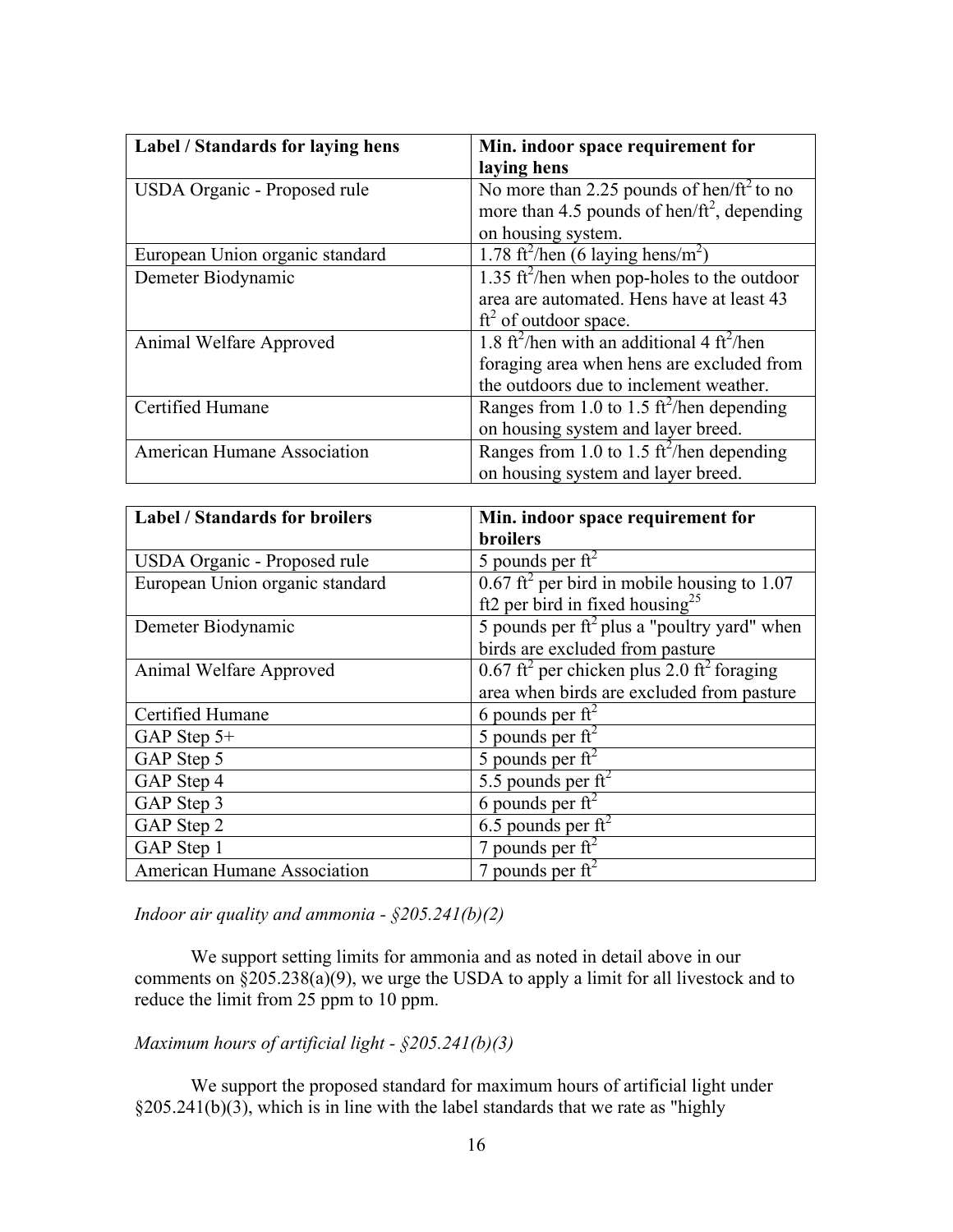meaningful." However, it should not only apply to laying hens, as is currently proposed, but to all birds, including broilers and turkeys.

One way to promote rapid growth in poultry is by keeping the lights in the chicken houses on continuously or near-continuously, and to keep the lights dim.<sup>26</sup> Such lighting programs contribute to incidences of disease attributed to fast growth, such as ascites associated with pulmonary hypertension syndrome, sudden death syndrome, tibial dyschondropasia and other skeletal disorders.27 Continuous or near-continuous illumination and dim lighting in a chicken house are also associated with other health problems in the birds, including immunosuppression,<sup>28</sup> eye problems<sup>29</sup> and leg disorders.<sup>30</sup>

Other labels have standards for maximum hours of artificial illumination for broilers as well as for laying hens. Research has shown potential welfare benefits to providing longer periods of darkness, including lower physiological stress, increased overall activity, and improvement in bone metabolism and leg health in broiler chickens.<sup>31</sup> We urge the USDA to eliminate "For layers and mature birds" in proposed  $\S 205.241(b)(3)$ to clarify this requirement applies to all poultry and at all stages of life.

In addition to length of light, light intensity is also important. We urge the USDA to add a prohibition against continuous dim lighting by setting a minimum illumination in poultry houses when lights are on (such as 20 lux, which is the requirement for Humane Farm Animal Care's Certified Humane label), while also allowing for a gradual dimming of light.

| <b>Label / Standards</b>         | Max. hours of artificial light           |
|----------------------------------|------------------------------------------|
| USDA Organic - Proposed rule     | 16 hours for laying hens; limit does not |
|                                  | apply to broilers at all stages of life  |
| European Union organic standards | 16 hours (applies to all poultry)        |
| Demeter Biodynamic               | 16 hours                                 |
| Animal Welfare Approved          | 16 hours                                 |
| Certified Humane                 | 18 hours                                 |
| GAP Step $5+$                    | 16 hours                                 |
| GAP Step 5                       | 16 hours                                 |
| GAP Step 4                       | 16 hours                                 |
| GAP Step 3                       | 16 hours                                 |
| GAP Step 2                       | 18 hours                                 |
| GAP Step 1                       | 18 hours                                 |
| American Humane Association      | 18 hours                                 |

*Perches - §205.241(b)(6)*

We support the proposed standard for a minimum of 6 inches of perch space under  $§205.241(b)(6)$ . It is unclear in the language of proposed  $§205.241(b)(6)$  which types of birds should be given perches, as the proposed rule states: "facilities for species which do not perch do not need to be contain (sic) perch and roost space." Since broilers are the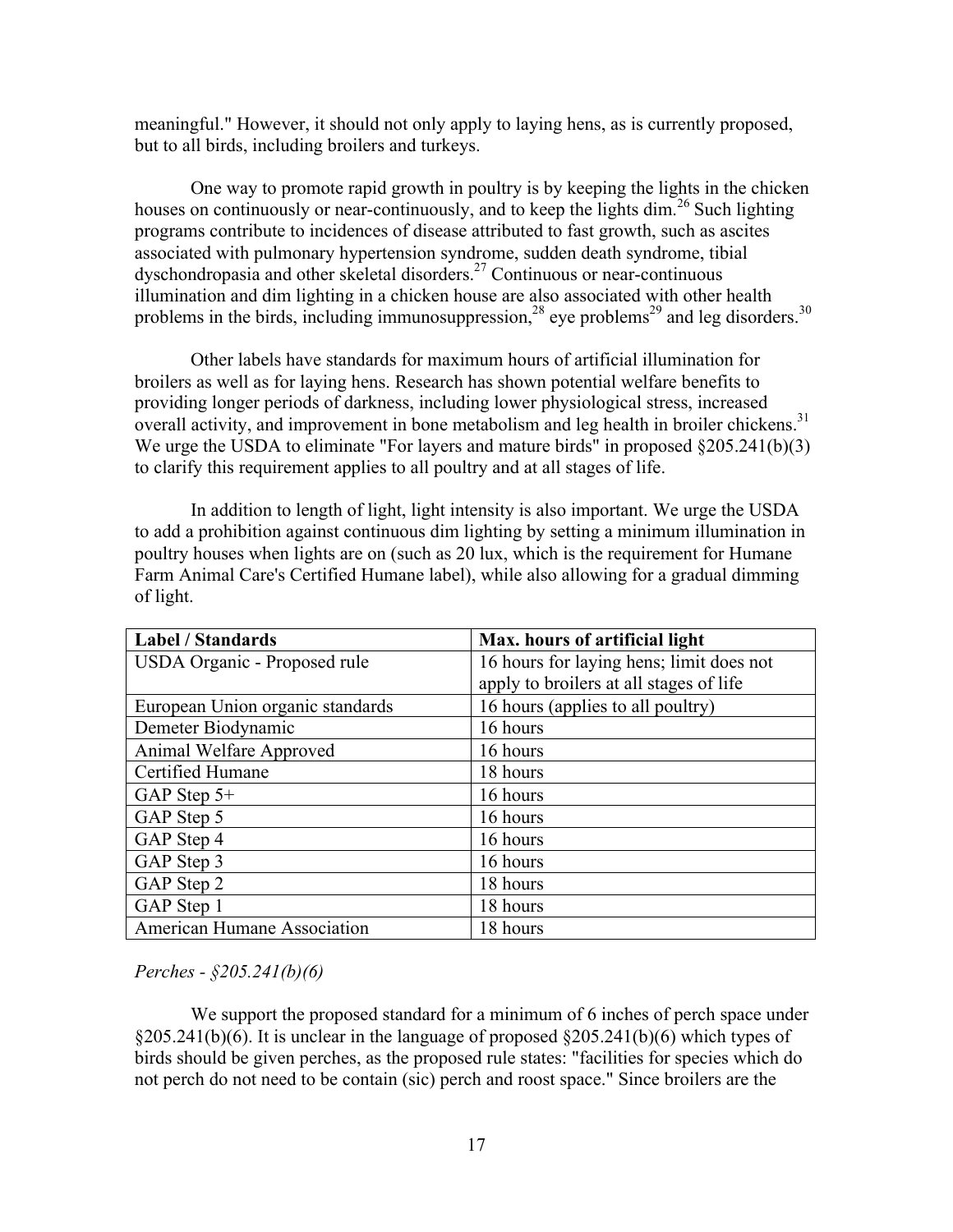same species as laying hens, presumably this means that perches would also be required for broilers. We urge the USDA to clarify this.

European organic standards require perches only for laying hens and guinea fowl, and perches are generally not required for broilers by other animal welfare standards. Some studies have identified welfare benefits to perches while other have found the potential for negative health effects from providing perches to broilers,<sup>32</sup> while others suggest that young birds would benefit from being provided perches.<sup>33</sup> It is unclear whether broilers benefit from perches. Some studies have also shown that broiler birds do not generally use perches: several studies have found that only around 2% of the birds will use perches when they are provided. $34$ 

Rather than require perches for broilers, we recommend that the standards require indoor environmental enrichment for broilers when they are temporarily confined indoors. Research suggests that enrichment should not be limited to perches but could include straw bales, string, deep litter and dust baths.

| <b>Label / Standards</b>           | Min. perch space per bird                  |
|------------------------------------|--------------------------------------------|
| USDA Organic - Proposed rule       | 6 inches. Unclear whether this applies     |
|                                    | to broilers and turkeys.                   |
| European Union organic standard    | 7 inches (18 cm) for laying hens and 7.9   |
|                                    | inches (20 cm) for guinea fowl. No         |
|                                    | perches required for other types of        |
|                                    | poultry.                                   |
| Demeter Biodynamic                 | no minimum (perches are required for       |
|                                    | "poultry that normally perches")           |
| Animal Welfare Approved            | 7 inches for laying hens and breeder       |
|                                    | birds. Broilers must be provided items     |
|                                    | that allow the birds to get off the floor, |
|                                    | but perches specifically are not           |
|                                    | required.                                  |
| Certified Humane                   | 6 inches for laying hens. Perches for      |
|                                    | broilers are recommended as indoor         |
|                                    | environmental enrichment, but not          |
|                                    | required.                                  |
| <b>American Humane Association</b> | 6 inches for laying hens. Perches for      |
|                                    | broilers are recommended as indoor         |
|                                    | environmental enrichment, but not          |
|                                    | required.                                  |

*Outdoor space requirements - §205.241(c)*

The Organic Foods Production Act of 1990 states as one of its purposes: "to assure consumers that organically produced products meet a consistent standard."<sup>35</sup> Currently, USDA enforcement policy does not assure consumers that organic egg and poultry producers are consistently meeting the current rule's requirement for "freedom of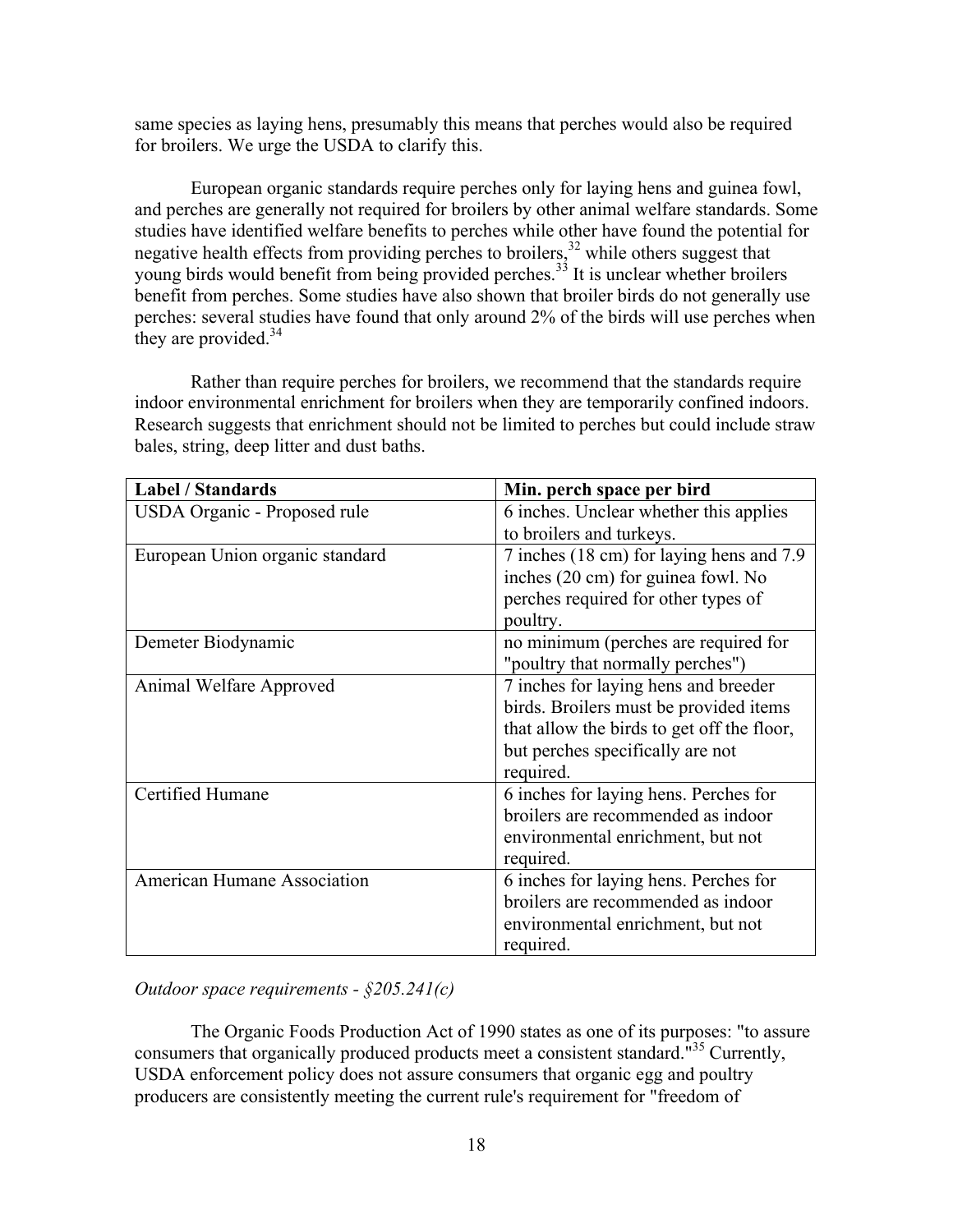movement,<sup>"36</sup> "access for all animals to the outdoors,"<sup>37</sup> and "living conditions that accommodate the health and natural behaviors of animals."<sup>38</sup>

From an animal welfare perspective, outdoor access is very important. Outdoor areas offer stimuli and opportunities for engaging in natural behaviors that are difficult, if not impossible, to replicate indoors.<sup>39</sup>

Perhaps one of the most important and basic natural behaviors of chickens is foraging ("scratching-and-pecking"). One study found that when given the opportunity, laying hens will spend between one-third and one-half of the day foraging.<sup>40</sup>

While the current organic standards require "year-round access for all animals to the outdoors" and prohibit "continuous total confinement of any animal indoors, $"^{41}$  the USDA has not enforced this requirement for organic laying hens and broilers. Some producers currently provide small, entirely enclosed porches with concrete flooring as "outdoor access" and sell their products as USDA organic.

This is not what consumers expect: our survey data show that more than half of consumers think that organic animals go outdoors, and nearly three-quarters expect organic animals to go outdoors. We believe the current standard is clear and should be enforced; we do not believe that concrete covered porches that cannot accommodate every animal meet the current requirement for "year-round access for all animals to the outdoors." We therefore support the proposed rule's specific prohibition of porches as meeting the requirement for outdoor access under §205.241(c)(6).

However, we do not believe that the proposed minimum outdoor space requirements are adequate. The proposed 2.25 pounds per  $\hat{\pi}^2$  translates to approximately 2  $ft<sup>2</sup>$  for a 5-pound laying hen and 1  $ft<sup>2</sup>$  for a 5-pound broiler chicken. If a laying hen stretches her wings, she occupies more than  $2 \text{ ft}^2$ . If all laying hens went outdoors at the same time (the current standards require "access for all animals to the outdoors"), they would not all be able to stretch their wings. Foraging and engaging in even the most basic natural behaviors such as walking and stretching wings is not possible in such a small space.

The problem is not that the current standards are unclear; they are very clear in requiring the accommodation of natural behaviors and outdoor access. The problem is lack of enforcement of the standards. We believe the proposed rule would be a step backward rather than forward in terms of ensuring that laying hens can engage in natural behaviors outdoors. This, combined with the continued allowance of beak trimming, would legitimize as "organic" a system of animal agriculture that is too crowded for the animals, and does not promote animal welfare.

The proposed rule's space requirements would create inconsistency in the standards: the current requirement for freedom of movement and ability to engage in natural behaviors cannot be met with 2  $\text{ft}^2$  of outdoor space per 4.5 pound laying hen or 1  $ft<sup>2</sup>$  per 4.5 pound broiler.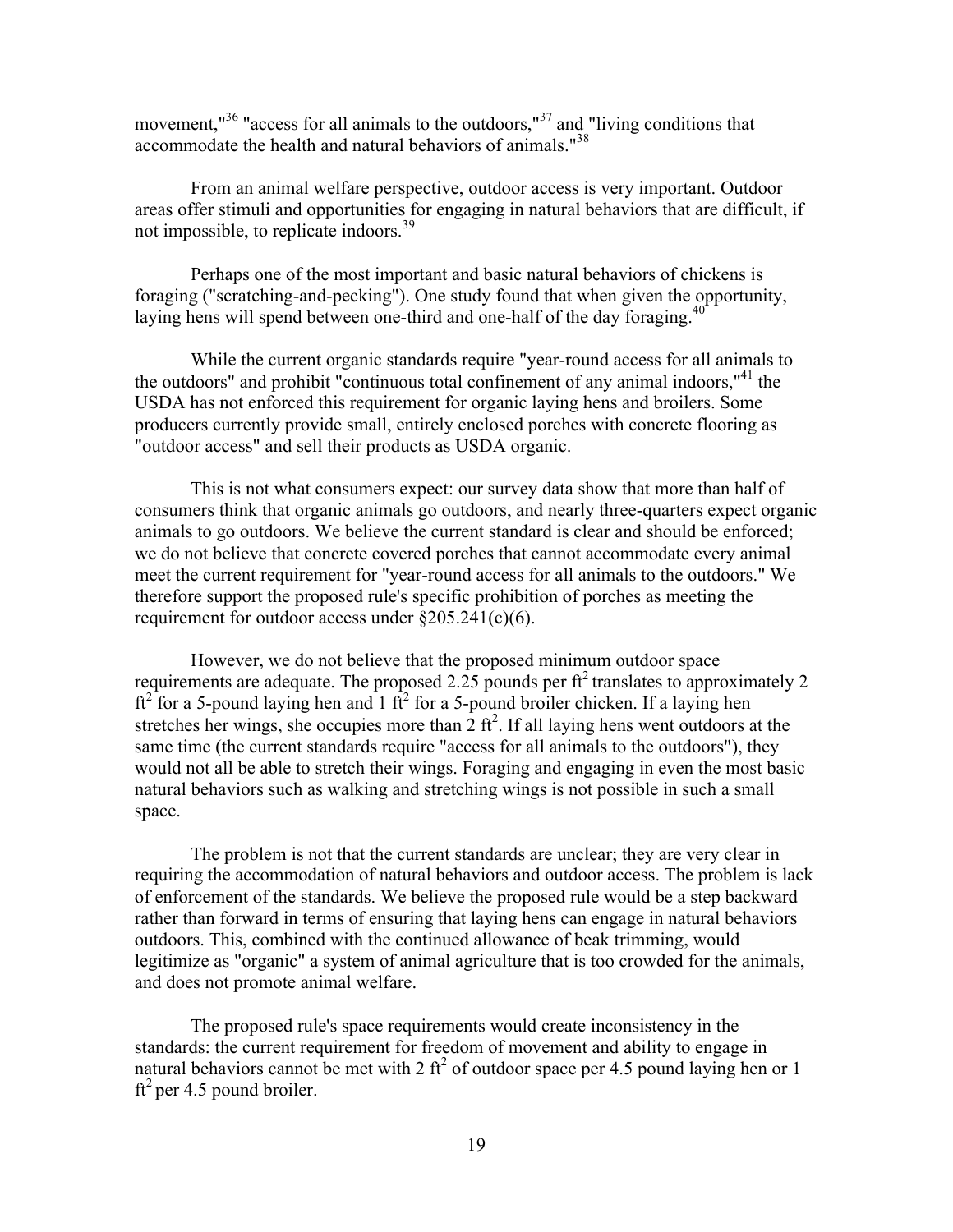| Label / Standards for laying hens        | Min. outdoor space requirement for                |
|------------------------------------------|---------------------------------------------------|
|                                          | laying hens (approx.)                             |
| USDA Organic - Proposed rule             | 2 ft <sup>2</sup> /hen <sup>42</sup>              |
| European Union organic standards         | 43 $\text{ft}^2/\text{hen}$                       |
| Demeter Biodynamic                       | 43 $ft^2/hen$                                     |
| Animal Welfare Approved                  | $4 \text{ ft}^2$ with additional requirements for |
|                                          | access to well-managed and rotated                |
|                                          | pasture                                           |
| Certified Humane                         | Outdoor access is not required                    |
| Certified Humane + Free Range            | 2 ft <sup>2</sup> /hen                            |
| Certified Humane + Pasture Raised        | 109 $\mathrm{ft}^2$ /hen                          |
| American Humane Association              | Outdoor access is not required                    |
| American Humane Association + Free Range | 109 $\mathrm{ft}^2$ /hen                          |
| or Pasture-Raised                        |                                                   |

| <b>Label / Standards for broilers</b> | Min. outdoor space requirement for                   |
|---------------------------------------|------------------------------------------------------|
|                                       | broilers (approx.)                                   |
| USDA Organic - Proposed rule          | 1 ft <sup>2</sup> per 5-pound chicken. The standards |
|                                       | would require a max. of 5 pounds of                  |
|                                       | chicken per $ft^2$                                   |
| European Union organic standards      | 43 $ft^2$                                            |
| Demeter Biodynamic                    | 43 $ft^2$                                            |
| Animal Welfare Approved               | $4 \text{ ft}^2$ with additional requirements for    |
|                                       | access to well-managed and rotated pasture           |
| Certified Humane                      | Not required                                         |
| GAP Step 5+                           | No minimum space requirement, access to              |
|                                       | the outdoors is required.                            |
| GAP Step 5                            | No minimum space requirement, access to              |
|                                       | the outdoors is required.                            |
| GAP Step 4                            | No minimum space requirement, access to              |
|                                       | the outdoors is required.                            |
| GAP Step 3                            | Minimum of 25% of the total indoor space             |
|                                       | of the house                                         |
| GAP Step 2                            | Not required                                         |
| GAP Step 1                            | Not required                                         |
| American Humane Association           | Not required                                         |

*Access to the outdoor space - §205.241(c)(2)*

We urge the USDA to strengthen the requirement for access to the outdoors. The USDA proposes: "exit areas for birds to get outside must be designed so that more than one bird at a time can get through the opening and that all birds within the house can go through the exit area within one hour." It is unclear how "within one hour" could be audited and enforced, not to mention that it is unclear whether birds are capable for waiting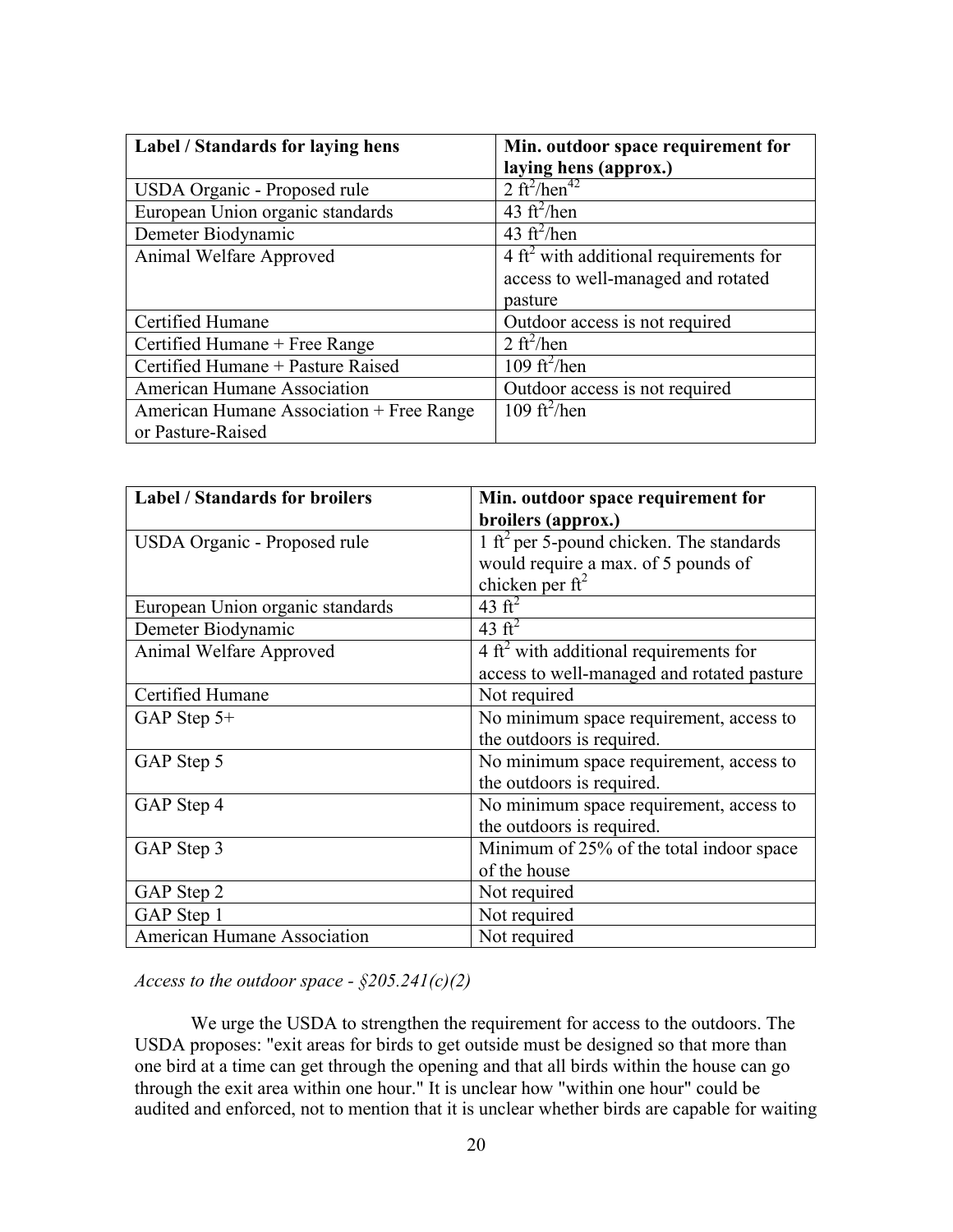for an hour to go outdoors. This proposed requirement is not consistent with true and meaningful outdoor access.

Instead, we recommend that the USDA set a minimum linear space requirement for the door openings. The Animal Welfare Approved program requires "entries and exits whose combined width adds up to at least a quarter of an inch per bird." In the European organic standards, "exit/entry pop-holes shall have a combined length of at least 4 m per 100 m2 area of the house available to the birds." We urge the USDA to set a minimum linear requirement similar to the European Union standards: 12 feet of door space per  $1,000 \text{ ft}^2$  of floor space.

# *Condition of the outdoor space - §205.241(c)*

We support the prohibition on porches as meeting the requirement for "outdoor space" in §205.241(c)(6).

As noted earlier, however, we do not support the small minimum space requirements in  $\S 205.241(c)(3)$ , (4) and (5).

Structures that provide shade also provide protection from aerial predators and should be provided. Studies have shown that hens are more likely to use the outdoor space when it contains overhead cover and shade.<sup>43</sup> We urge the USDA to change "may" to "must" in §205.241(c)(7).

We have concerns with  $\S205.241(c)(8)$ , where it reads that "at least 50 percent of outdoor access space must be soil." We urge the USDA to change this to "at least 50% of outdoor access space must be **vegetated** soil." This would ensure that chickens are able to engage in their natural behaviors by foraging on vegetated land; studies have shown that chickens will use outdoor areas more and engage more in natural foraging behaviors if the land is vegetated rather than bare.<sup>44</sup>

#### *Temporary confinement and access to the outdoor space - §205.241(d)*

The proposed rule allows for temporary indoor confinement under  $\S 205.241(d)(1)$ because of "inclement weather," which is defined as "when air temperatures are under 40 degrees F or above 90 degrees F." Chickens, once they are fully feathered, are capable of withstanding temperatures much colder than 40 degrees F. Choosing types of livestock that are suitable to site-specific conditions is already a requirement under  $\S 205.238(a)(1)$ , so producers living in colder climates should choose breeds that are able to withstand cold temperatures.

The proposed rule would also allow for indoor confinement for the first 4 weeks of life for broilers and other meat birds and the first 16 weeks of life for pullets, under  $\frac{205.241(d)(2)}{205.241(d)(2)}$ . This conflicts with the proposed requirement in  $\frac{205.241(c)(1)}{205.241(c)}$  to "provide" access to the outdoors at an early age to encourage (train) birds to go outdoors," and creates inconsistency in the rule. A study investigating the use of outdoor range by laying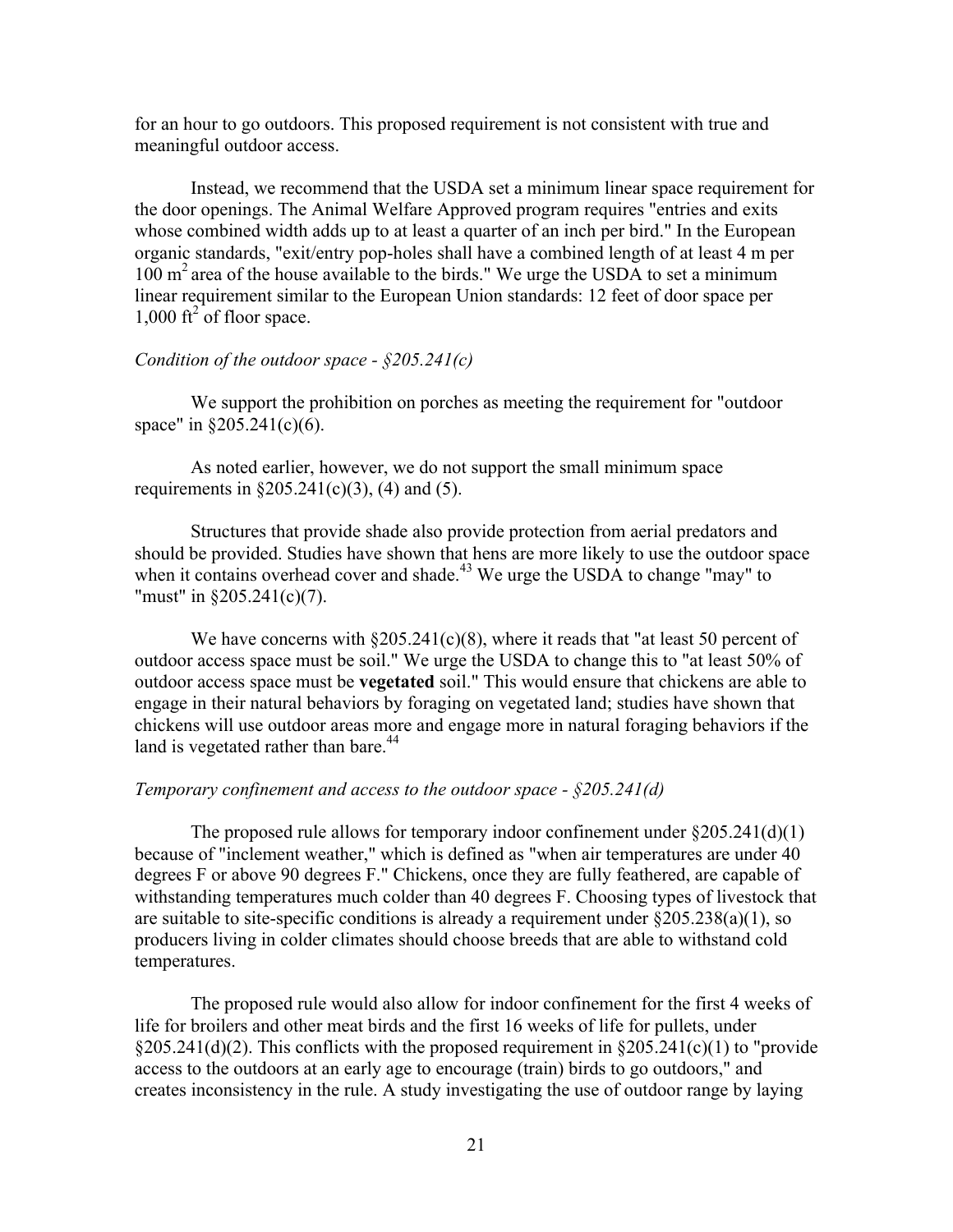hens found that flocks with range access at 8 weeks of age averaged 28%, compared with 12% at 16 weeks, suggesting that access to range at an early age is important.<sup>45</sup> We recommend that the allowance for indoor confinement for laying hens be changed from 16 weeks to 8 weeks (if producers need to confine pullets for longer due to health risks, they can do so under §205.241(d)(3)).

Temporary confinement would be allowed to protect the health, safety and wellbeing of the animals under §205.241(d)(3), which we support. This allowance for indoor confinement to protect animal health is crucial in light of the arguments put forth by producers who do not grant any outdoor access to birds and argue that indoor confinement is necessary to protect animal health.

The proposed rule would also allow for indoor confinement due to "risk to soil or water quality" under  $\S 205.241(d)(4)$ . This is vague language that could be interpreted to allow indoor confinement if the land base cannot support the animals, which could easily happen if only 2 ft<sup>2</sup> is available for each laying hen and 1 ft<sup>2</sup> for each broiler. We urge the USDA to clarify the proposed rule to leave no room for interpretation that would undermine the protections. Ideally, more space should be required for each bird. §205.241(d) should state: "The producer of an organic poultry operation may temporarily confine birds. Each instance of confinement must be recorded. Producers may **temporarily** confine birds because of" [suggested added language in bold].

# *Manure management - §205.241(e)*

Responsible manure management is a critical component of a sustainable farm. Manure management for all livestock operations is already covered under §205.239(e), and the proposed rule would not change §205.239(e). The proposed rule adds nearly identical language to  $\S 205.241(e)$ , specifically for poultry operations. It is unclear what  $\S 205.241(e)$ adds to the regulations, since poultry operations are covered under §205.239(e). We support regulations for responsible manure management; however, to avoid duplicity with §205.239(e) and avoid confusion, we believe adding §205.241(e) is not necessary.

#### *Additional recommendations: addressing genetics / rapid weight gain (broilers)*

Poultry breeding programs and farming practices have focused on achieving rapid growth and large breast muscles, largely ignoring health problems that arise from such rapid growth. Chickens can suffer from leg deformities and lameness due to their rapid growth and the weight of their large breast muscle. Rapid weight gain can also lead to problems with internal organs, especially the heart and lungs, which cannot distribute enough oxygen throughout the enlarged body's muscles.<sup>46</sup> Fast-growing birds also often suffer from acute heart failure and sudden death syndrome.<sup>47</sup>

Meaningful animal welfare standards should prohibit rapid weight gain, which has been achieved by other standards by setting a minimum age at slaughter or a maximum rate of daily growth. This was not addressed in the recommendations of the National Organic Standards Board (NOSB), yet we urge the USDA to consider this animal welfare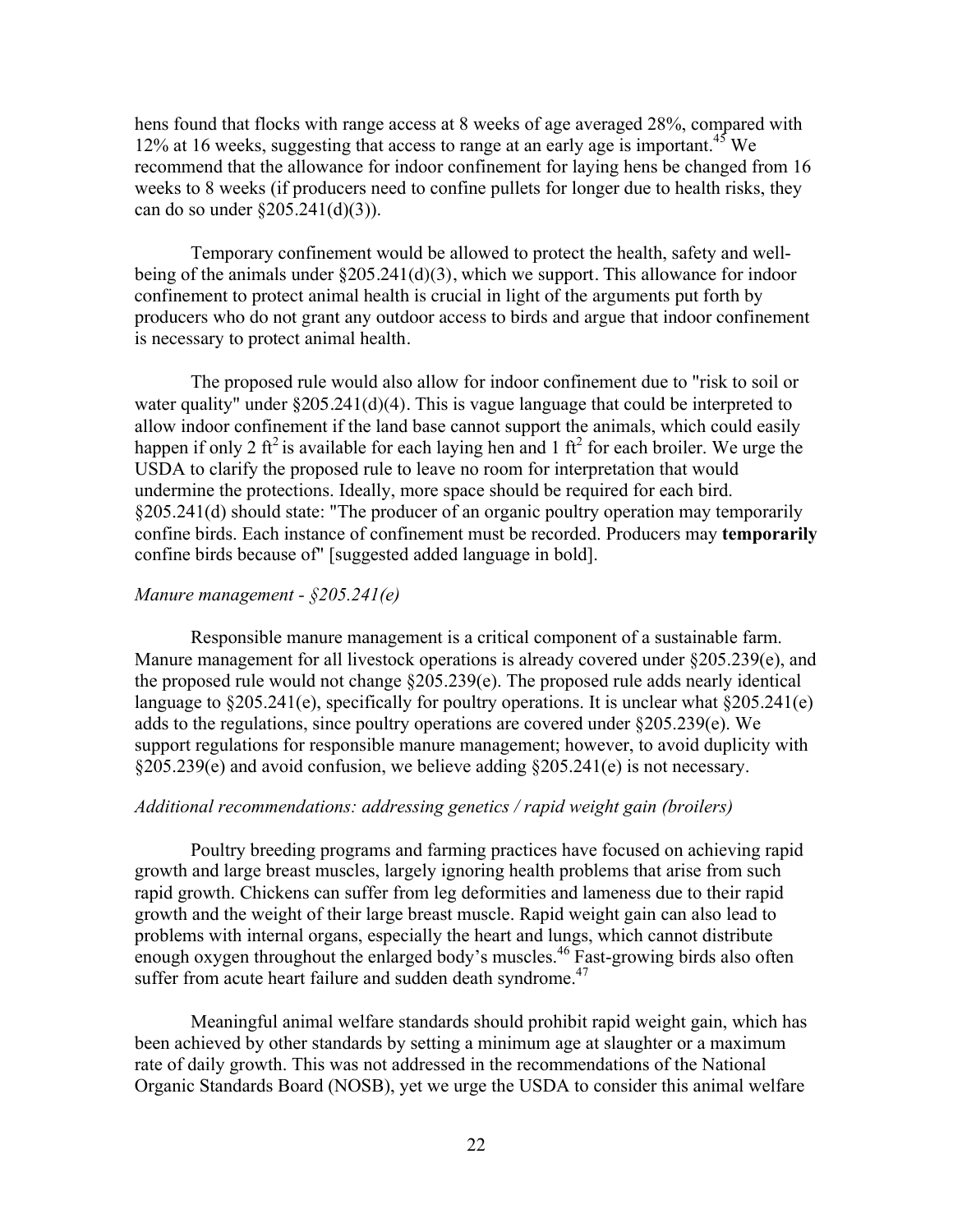issue and address it. It is also the reason that we urge the USDA to set a maximum length of artificial light for broilers as well as laying hens.

| <b>Label / Standards</b>         | Limit on rapid weight gain                                                                                                                                                                                                                                                                                 |
|----------------------------------|------------------------------------------------------------------------------------------------------------------------------------------------------------------------------------------------------------------------------------------------------------------------------------------------------------|
| USDA Organic - Proposed rule     | Not addressed                                                                                                                                                                                                                                                                                              |
| European Union organic standards | Minimum age at slaughter is 81 days which<br>discourages producers from choosing fast-<br>growing breeds.                                                                                                                                                                                                  |
| Demeter Biodynamic               | Minimum age at slaughter is 81 days which<br>discourages producers from choosing fast-<br>growing breeds.                                                                                                                                                                                                  |
| Animal Welfare Approved          | Birds who have undergone genetic<br>selection to the point that their welfare is<br>negatively affected are prohibited; hen<br>averaged over their entire lives, the rate of<br>growth of meat chickens allowed to grow<br>naturally on an optimum ration must not<br>exceed $0.075$ lbs $(34 g)$ per day. |
| Certified Humane                 | "During selection of birds, care must be.<br>taken to select birds for high welfare traits<br>and avoid genetic strains with undesirable<br>traits." Standards do not prohibit strains<br>that have been selected for rapid growth at<br>the expense of welfare.                                           |
| GAP Step 5+                      | Breeds/lines must be chosen for good leg<br>health and for low levels of mortality and<br>for the ability to range and good immune<br>systems                                                                                                                                                              |
| GAP Step 5                       | Breeds/lines must be chosen for good leg<br>health and for low levels of mortality and<br>for the ability to range and good immune<br>systems                                                                                                                                                              |
| GAP Step 4                       | Breeds/lines must be chosen for good leg<br>health and for low levels of mortality and<br>for the ability to range and good immune<br>systems                                                                                                                                                              |
| GAP Step 3                       | Breeds/lines must be chosen for good leg<br>health and for low levels of mortality                                                                                                                                                                                                                         |
| GAP Step 2                       | Breeds/lines must be chosen for good leg<br>health and for low levels of mortality                                                                                                                                                                                                                         |
| GAP Step 1                       | Breeds/lines must be chosen for good leg<br>health and for low levels of mortality                                                                                                                                                                                                                         |
| American Humane Association      | Not addressed                                                                                                                                                                                                                                                                                              |

*Additional recommendations: addressing good hygiene on organic poultry farms*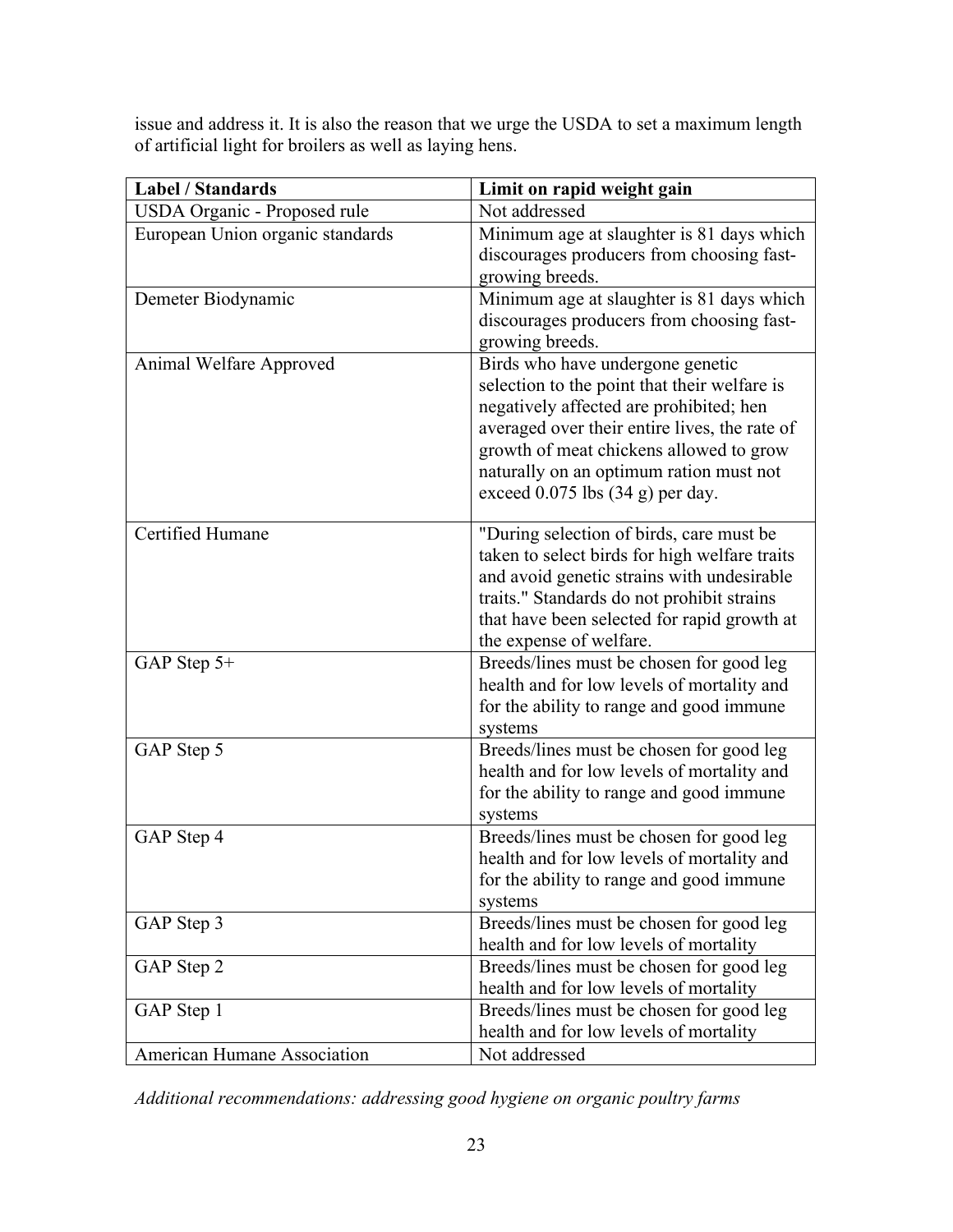The mammalian livestock living conditions section has a proposed requirement for cleaning and disinfecting as needed under §205.239(a)(6). We believe this is important for poultry farms as well and request a similar section be added to the avian living conditions section.

## **Food Safety and Sustainability: A Science-Based Approach**

We are aware of arguments that chickens should be confined continually indoors in order to protect food safety and animal health. These arguments seem to be primarily from producers whose poultry houses would not be able to accommodate the outdoor space requirements for all chickens. We do not agree with these arguments, as scientific studies indicate that indoor confinement is a risk factor, and therefore not part of the solution to food safety and animal health problems.

# *Foodborne illness -- Salmonella*

Many studies have been conducted to identify risk factors for *Salmonella* contamination. A 2015 systemic review of 17 studies identified risk factors for *Salmonella* contamination to include large flock size (>30,000 birds), caged housing systems, absence of cleaning and disinfection, induced molting, presence of rodents, presence of trucks near the farm, allowing visitors in the laying hen houses, rearing pullets on the floor, high manure contamination, and high egg production rate.<sup>48</sup>

In Europe, where organic standards require 43  $\text{ft}^2$  of outdoor space per chicken, studies have shown that farms with outdoor runs generally have the lowest *Salmonella* prevalence rates.<sup>49</sup>

#### *Animal Health -- avian influenza*

As the National Organic Coalition (of which we are a member) pointed out last year in a policy paper on "avian influenza and outdoor access for organic poultry flocks," the mutation of the relatively harmless low pathogenic avian influenza (AI) strain to the potentially deadly high pathogenic avian influenza (HPAI) occurs almost exclusively in crowded indoor poultry houses.<sup>50</sup>

The AI virus transmits through feces and does not easily survive sunlight $51$  and drying.52 It is therefore more likely to survive and spread in or between crowded, unsanitary, indoor poultry houses.

We agree with the National Organic Coalition that preventing future outbreaks of highly pathogenic avian influenza should involve addressing the root of the problem, by building a system of poultry farming with low densities, outdoor access, and healthy birds with strong immune systems.

It is also clear that the science does not support confining poultry indoors as a preventive measure, since indoor confinement appears to be the real risk factor for avian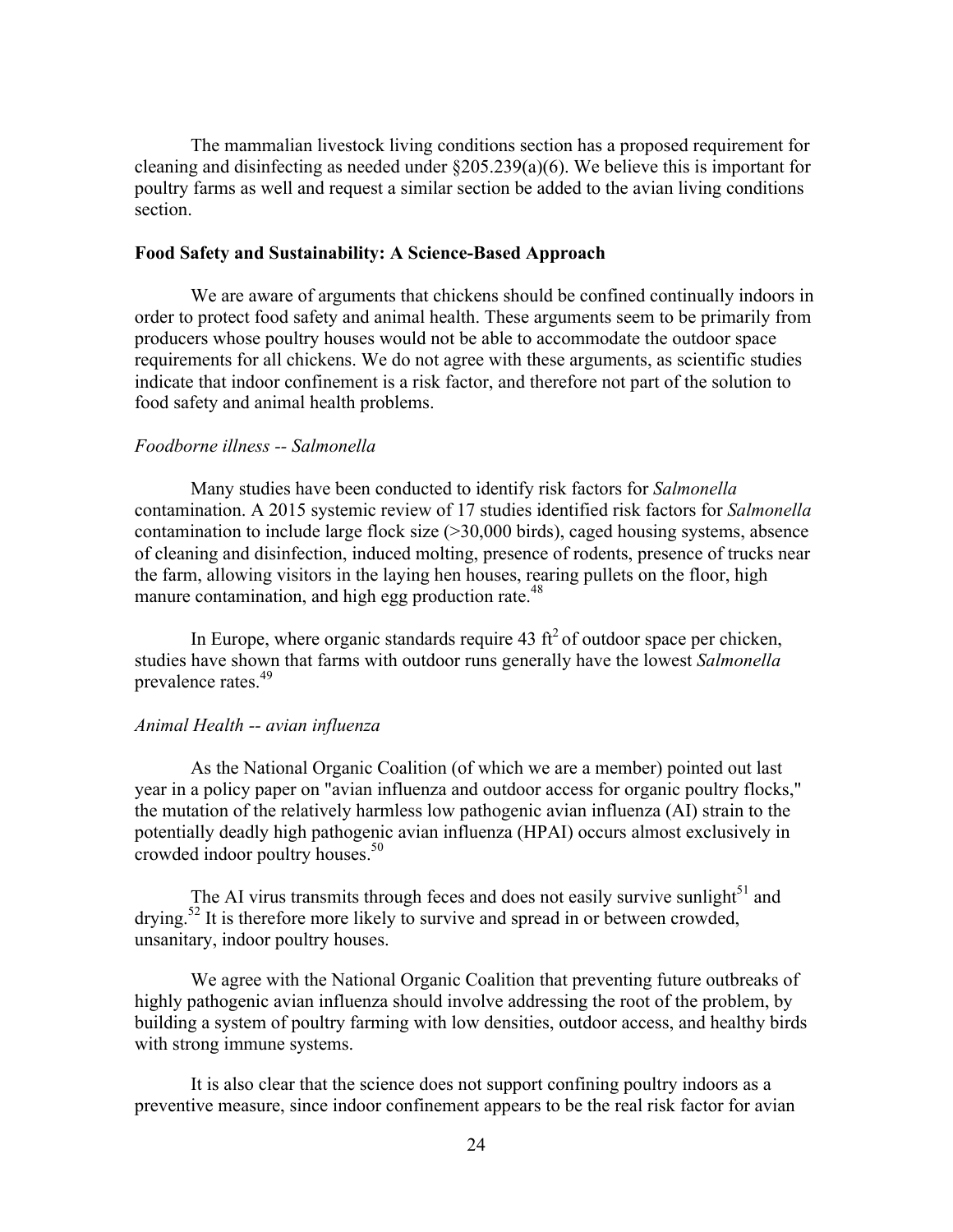influenza and past experiences with the virus have shown that it spreads easily between confinement poultry houses on people (veterinarians, farm workers, catchers, vaccination crews), trucks, water, feed, and shared equipment.<sup>53</sup> A 2015 USDA finding even suggested that highly pathogenic avian influenza could be transmitted through air and wind,<sup>54</sup> suggesting it may be nearly impossible to protect birds even when they are confined indoors.

However, organic flocks are not immune to HPAI when an outbreak occurs and should be protected from infection. The organic standards already allow for temporary confinement during emergencies, and this exception would apply as well under the proposed rule. The USDA proposes under §205.241(d)(3) to allow temporary confinement because of "conditions under which the health, safety or well-being of the animal could be jeopardized."

#### **Implementation/Timeframe**

Organic standards for egg and poultry producers currently require "year-round access for all animals to the outdoors." Guidance documents by the USDA and lack of enforcement of this requirement have created inconsistency; however, egg and poultry producers have known for at least five years that proper enforcement of the outdoor access requirement would be established (the NOSB's recommendation was passed in 2011). The proposed implementation timeframe of three years for non-certified operations and an additional five years for certified operations is very generous and should alleviate the concerns about economic impacts raised by the producers who are currently certified without meeting the requirement for outdoor access.

#### **Organic certification is voluntary**

We believe the implementation timeframe for poultry producers addresses concerns by producers who claim they cannot currently meet the requirement for outdoor access. The proposed timeframe gives adequate time for all producers to come into compliance, especially given the fact that the organic standards have always required access to the outdoors for all animals.

Producers who do not meet the current requirement for outdoor access and could not meet the proposed requirement for outdoor space, can and should sell under another label that more accurately communicates their on-farm practices to consumers. Organic farming is systemically different from conventional farming: an organic farm is not simply one that substituted organic-approved inputs for conventional inputs without changing *how* plants are grown and animals are raised. The organic standards have always required outdoor access for animals. This proposed rule does not change the organic standards from allowing continuous indoor confinement to prohibiting it; the proposed rule simply clarifies what has always been required. If farms that are currently certified organic but confine tens of thousands or even hundreds of thousands of birds indoors without the possibility of granting acceptable outdoor space for them cannot meet the proposed standards, this is simply an indication that these farms are failing to meet the current requirements for outdoor access and living conditions that accommodate natural behaviors.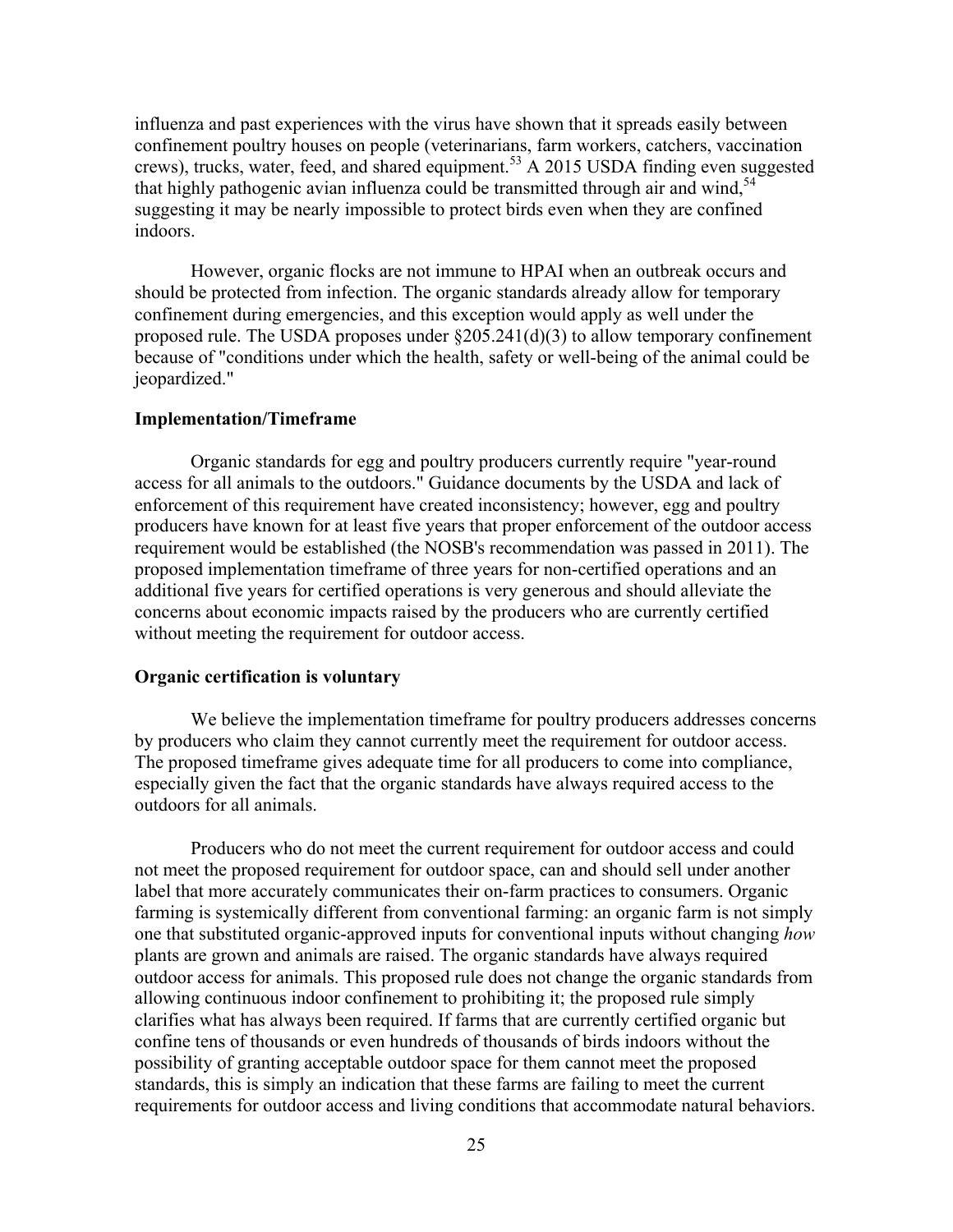The federal organic standards are **voluntary** standards. Unlike federal standards that apply to all producers, no producer is forced to comply with the organic rules; rather, certified organic producers have opted to comply with the organic standards in return for the use of the USDA Organic label, which communicates their commitment and compliance with this set of rules to consumers. In return, consumers pay more.

This labeling system can only work to the benefit of both producers and consumers if the meaning of the label is consistent and consumers get what they expect. Consumers expect animal products labeled "organic" to come from animals that were treated well and were able to go outdoors. Any argument regarding economic harm from a producer who cannot meet the outdoor requirement for chickens should be weighed against the economic harm to the consumers who are paying a higher price in order to support a more humane and sustainable food system.

We urge the USDA to also consider the economic impact of not finalizing the rule on the organic farmers who do meet the current requirement for outdoor access, and are currently unfairly competing in the marketplace with producers who do not let their birds outdoors.

#### **Summary**

We support the proposed rule and its intent to improve consistency in the organic marketplace, particularly for organic poultry and egg products. There is a need for standards in the National Organic Program that ensure high animal welfare on organic farms, and this proposed rule moves the organic standards closer to meeting consumer expectations for foods from farms with good animal welfare. We believe some changes to the proposed rule are needed to ensure that the standards are consistent and meaningful, and we urge the USDA to make the changes recommended in this comment and proceed expeditiously with the rulemaking process.

Thank you for considering our comments.

Respectfully submitted,

Muashi Rangan

!!!!!!!!!!!!!!!!!!!!!!!!!!!!!!!!!!!!!!!!!!!!!!!!!!!!!!!

 Urvashi Rangan, Ph.D. Charlotte Vallaeys Director Senior Policy Analyst

Charlotte Vallage

Food Safety and Sustainability Food Safety and Sustainability

 $<sup>1</sup>$  Since its founding in 1936 as an independent, non-profit organization, Consumer Reports has</sup> empowered consumers with the knowledge they need to make better and more informed choices—and has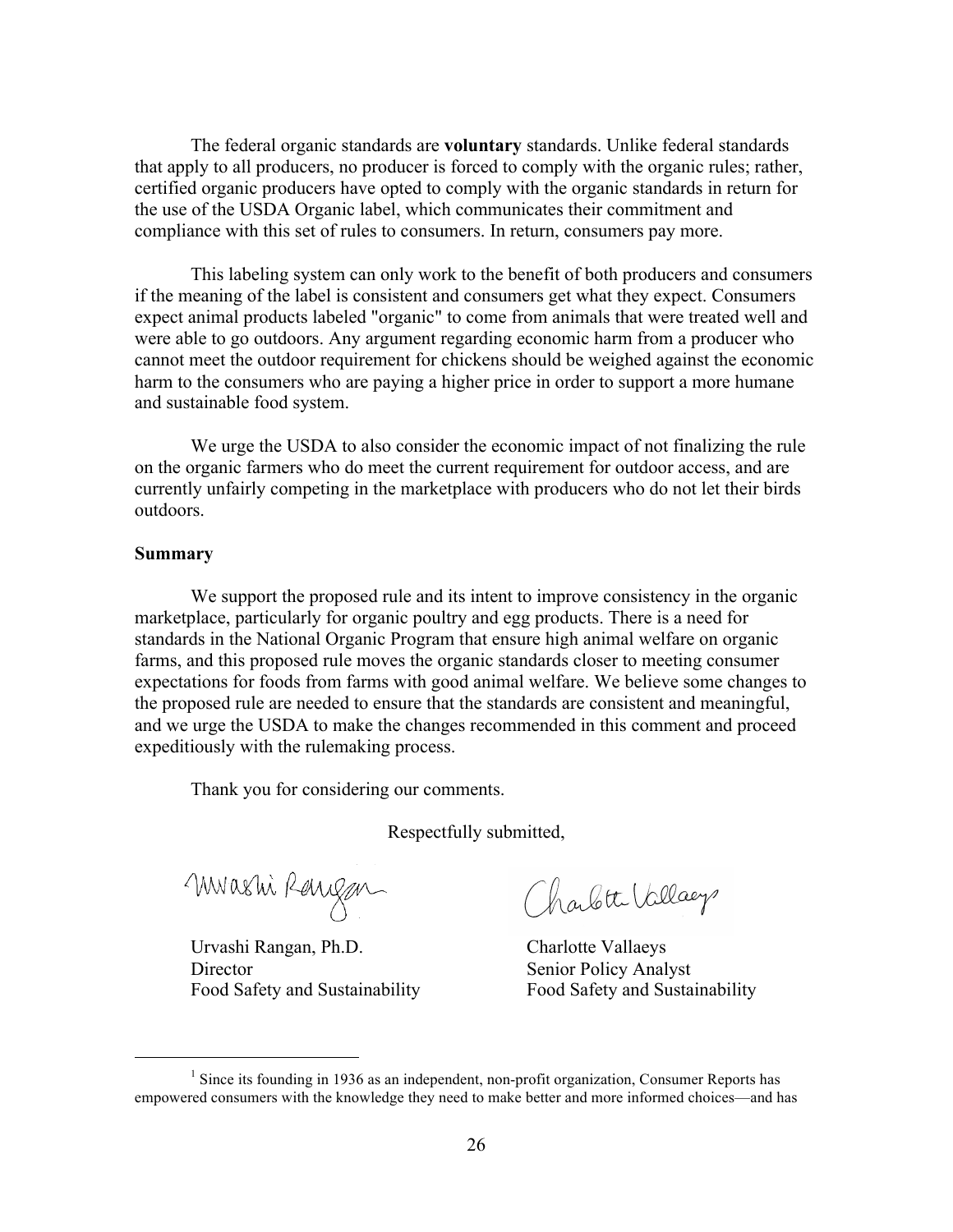battled in the public and private sectors for safer products and fair market practices. Consumer Reports serves consumers through unbiased product testing and ratings, research, journalism, public education, and advocacy. Consumer Reports has over 8 million subscribers to its magazine, website and other publications.

!!!!!!!!!!!!!!!!!!!!!!!!!!!!!!!!!!!!!!!!!!!!!!!!!!!!!!!!!!!!!!!!!!!!!!!!!!!!!!!!!!!!!!!!!!!!!!!!!!!!!!!!!!!!!!!!!!!!!!!!!!!!!!!!!!!!!!!!!!!!!!!!!!!!!!!!!!!!!!!!!!!!!!!

 $2 \text{ }\frac{2}{3}$  205.2 and USDA fact sheet: Agricultural Marketing Service's National Organic Program. Available online: www.ams.usda.gov/sites/default/files/media/About%20the%20National%20 Organic%20Program.pdf.

<sup>3</sup> Consumer Reports National Research Center. Natural Food Labels Survey. 2015. Available online: www.greenerchoices.org/pdf/CR\_2015\_Natural\_Food\_Labels\_Survey.pdf.

<sup>4</sup> Consumer Reports National Research Center. Natural Food Labels Survey. 2015. Available online: www.greenerchoices.org/pdf/CR\_2015\_Natural\_Food\_Labels\_Survey.pdf.

<sup>5</sup> Scientific Opinion of the Panel on Animal Health and Welfare on a request from Commission on the risks associated with tail biting in pigs and possible means to reduce the need for tail docking considering the different housing and husbandry systems. *The EFSA Journal* (2007) 611, 1-13.

<sup>6</sup> Scientific Opinion of the Panel on Animal Health and Welfare on a request from the Commission on Animal health and welfare in fattening pigs in relation to housing and husbandry. *The EFSA Journal*  (2007) 564, 1-14.

<sup>7</sup> Scientific Opinion of the Panel on Animal Health and Welfare on a request from Commission on the risks associated with tail biting in pigs and possible means to reduce the need for tail docking considering the different housing and husbandry systems. *The EFSA Journal* (2007) 611, 1-13.

<sup>8</sup> Blokhuis, H.J. (1986). Feather pecking in poultry: its relation with ground pecking. *Applied Animal Behaviour Science* 16: 63-67; Hughes, B.O. and Duncan, I. (1972). The influence of strain and environmental factors up on feather pecking and cannibalism in fowls. *British Poultry Science* 13: 525: 547; Hubereicher, B. and Wechsler, B. (1997). Feather pecking in domestic chicks: its relation to dustbathing and foraging. *Animal Behaviour* 54: 757-768 Part 4.

<sup>9</sup> Bestman, M. (2000) The role of management and housing in the prevention of feather pecking in laying hens. *3rd NAHWOA Workshop Proceedings*. 77-86; Green, L.E., Lewis, K., Kimpton, A. and Nicol, C.J. (2000) A cross sectional study of the prevalence of feather pecking in laying hens in alternative systems and its associations with management and disease. *Veterinary Record* 146: 233-238.

<sup>10</sup> Miles, D.M., Miller, W.W., et al. (2006) Ocular responses to ammonia in broiler chickens. *Avian Disease* 50(1): 45-9.

<sup>11</sup> Michiels, A., Piepers, S. et al (2015) Impact of particulate matter and ammonia on average daily weight gain, mortality and lung lesions in pigs. *Preventative Veterinary Medicine* 121(1-2): 99-107; *See also*  Donham, K.J. (1991) Association of environmental air contaminants with disease and productivity in swine. *American Journal of Veterinary Research* 52(10): 1723-30.

<sup>12</sup> Donham, K.J. (1991) Association of environmental air contaminants with disease and productivity in swine. *American Journal of Veterinary Research* 52(10): 1723-30.

<sup>13</sup> Anderson, D.P., Beard, C.W., Hanson, R.P. (1964) The adverse effects of ammonia on chickens including resistence to infection with Newcastle disease virus. *Avian Research* 8:369–379; *See also* Quarles, C.L., Kling, H.F. (1974) Evaluation of ammonia and infectious bronchitis vaccination stress on broiler performance and carcass quality. *Poultry Science* 53:1592–1596.

<sup>14</sup> Wathes, C.A., Jones J.B., et al (2002) Aversion of pigs and domestic fowl to atmospheric ammonia. *Transactions of the American Society of Agricultural Engineers* 45:1605–1610.<br><sup>15</sup> Jones, E.K.M., Wathes, C.A. and Webster, A.J.F. (2005) Avoidance of atmospheric ammonia by

domestic fowl and the effect of early experience. *Applied Animal Behaviour Science* 90:293–308.

<sup>16</sup> Miles, D.M., Miller W.W., et al. (2006) Ocular responses to ammonia in broiler chickens. *Avian Disease* 50(1): 45-9.

 $17$  Donham, K.J. (1991) Association of environmental air contaminants with disease and productivity in swine. *American Journal of Veterinary Research* 52(10):1723-30.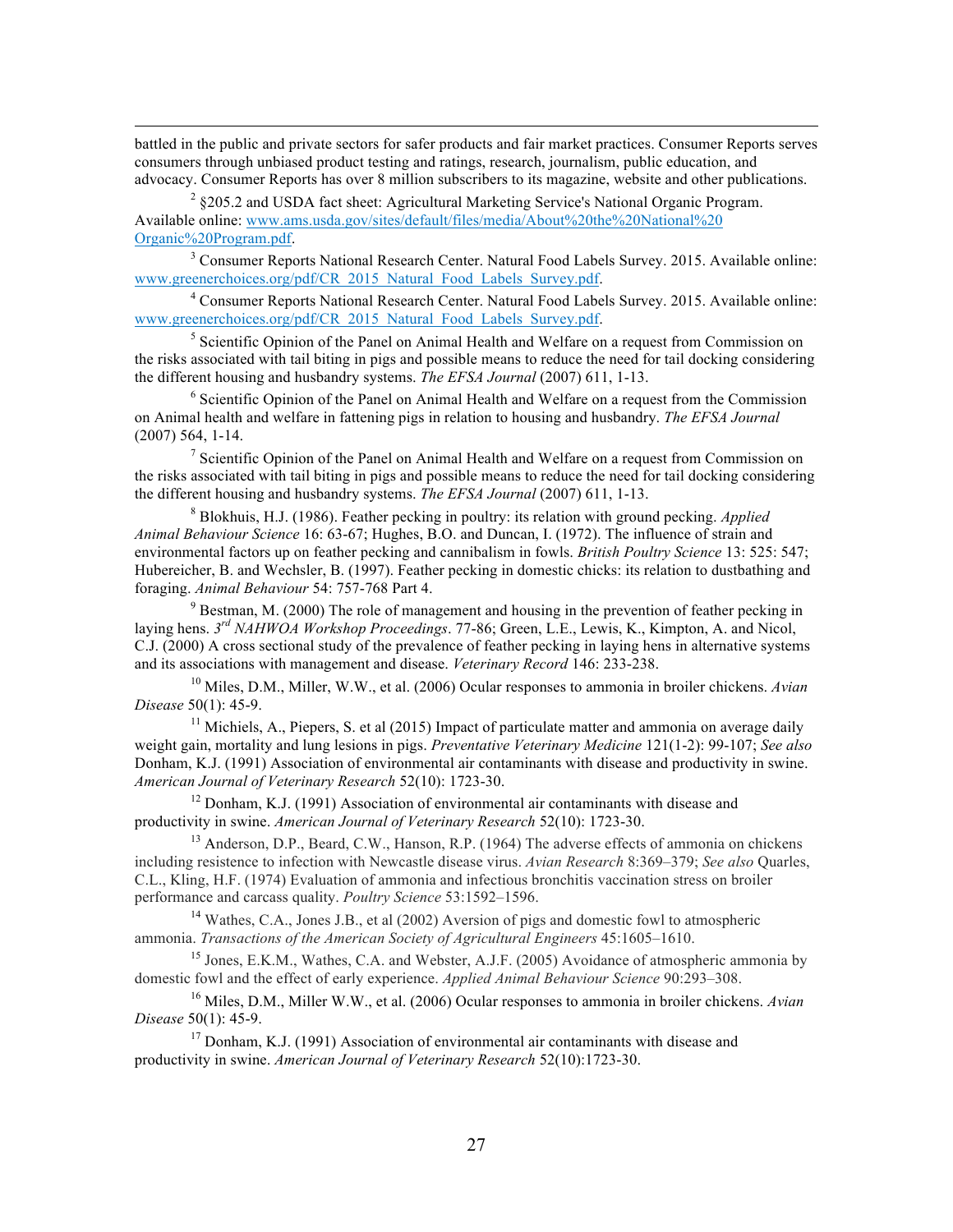<sup>18</sup> Holt, P.S. (2003) Molting and Salmonella Enterica Serovar Enteritidis Infection: the problem and some solutions. *Poultry Science* 82: 1008-1010; *See also* Holt PS (1993) Effect of induced molting on the susceptibility of white leghorn hens to a Salmonella enteritidis infection. *Avian Diseases* 37: 412-417.

!!!!!!!!!!!!!!!!!!!!!!!!!!!!!!!!!!!!!!!!!!!!!!!!!!!!!!!!!!!!!!!!!!!!!!!!!!!!!!!!!!!!!!!!!!!!!!!!!!!!!!!!!!!!!!!!!!!!!!!!!!!!!!!!!!!!!!!!!!!!!!!!!!!!!!!!!!!!!!!!!!!!!!!

<sup>19</sup> Scientific Opinion of the Panel on Animal Health and Welfare on a request from Commission on the risks associated with tail biting in pigs and possible means to reduce the need for tail docking considering the different housing and husbandry systems. *The EFSA Journal* (2007) 611, 1-13.

 $20$  Scientific Opinion of the Panel on Animal Health and Welfare on a request from the Commission on Animal health and welfare in fattening pigs in relation to housing and husbandry. *The EFSA Journal*  (2007) 564, 1-14.

<sup>21</sup> Weeks, C.A. and Nichol, C.J. (2006) Behavioural needs, priorities and preferences of laying hens. *World's Poultry Science Journal* 62: 297-308.

<sup>22</sup> Folsch, D.W. & Vestergaard, K. (1981) Das Verhalten von Tieren. *Tierhaltung Band* 12, Basel, Birkhäuser Verlag; *See also* Dawkins MS (1989) Time budgets in Red Junglefowl as a baseline for the assessment of welfare in domestic fowl. *Applied Animal Behaviour Science* 24(1): 77-80.

<sup>23</sup> Bright, A., Brass, D., et al. (2011) Canopy cover is correlated with reduced injurious feather pecking in commercial flocks of free-range laying hens. *Animal Welfare* 20:329–338; *See also* Bestman, M.W.P. and Wagenaar, J.P. (2003) Farm level factors associated with feather pecking in organic laying hens. *Livestock Production Science* 76:559–563; *See also* Nicol, C.J., Pötzsch, C., Lewis K., and Green L.E. (2003) Matched concurrent case-control study of risk factors for feather pecking in hens on free-range commercial farms in the UK. *British Poultry Science* 44:515–523; *See also* Green, L.E., Lewis, K., Kimpton, A. and Nicol, C.J. (2000) Cross-sectional study of the prevalence of feather pecking in laying hens in alternative systems and its associations with management and disease. *Veterinary Record* 147:233–238; *See also* Horton, L. (2006) A Study into the effect of tree cover on the range on the welfare of free-range layer hens by observing animal behaviour. Royal Veterinary College, University of London; London, UK.

<sup>24</sup> Hegelund, L., Sorensen, J.T., Kjaer, J.B. and Kristensen, I.S. (2005) Use of the range area in organic egg production systems: effect of climatic factors, flock size, age and artificial cover. *British Poultry Science* 46(1): 1-8. *See also* Gilani, A.M., Knowles, T.G. and Nicol, C.J. (2014) Factors affecting ranging behaviour in young and adult laying hens. *British Poultrt Science* 55:127–135.

<sup>25</sup> European organic standards set a limit of 16 birds per m<sup>2</sup> in mobile housing and 10 birds per m<sup>2</sup> in fixed housing.

<sup>26</sup> Olanrewaju, H.A., et al. (2006) A review of lighting programs for broiler production. International *Journal of Poultry Science* 5(4): 301-308; *See also* Buyse, J., *et al*. (1996) Effect of intermittent lighting, light intensity and source on the performance and welfare of broilers. *World's Poultry Science Journal* 52(2): 121-130.

<sup>27</sup> Olanrewaju, H.A., *et al.* (2006) A review of lighting programs for broiler production. *International Journal of Poultry Science* 5(4): 301-308. Page 302.

<sup>28</sup> Kirby, J.D. and Froman, D.P. (1991) Research note: evaluation of humoral and delayed hypersensitivity responses in cockerels reared under constant light or a twelve hour light:twelve hour dark photoperiod. *Poultry Science* 70(11): 2375-8.

<sup>29</sup> Whitley, R.D., Albert, R.A., *et al,* (1984) Photoinduced buphthalmic avian eyes. 1. Continuous fluorescent light. *Poultry Science* 63(8): 1537-42.

<sup>30</sup> Knowles, T.G., *et al.* (2008) Leg disorders in broiler chickens: prevalence, risk factors and prevention. *PloS One* 3(2): e1545.

<sup>31</sup> Schwaen-Lardner, K., *et al.* (2013) Effect of day length on cause mortality, leg health, and ocular health in broilers. *Poultry Science* 92:1-11; *See also* Classen, H.L., *et al.* (2004) The effects of lighting programmes with twelve hours of darkness per day provided in one, six or twelve hour intervals on the productivity and health of broiler chickens. *British Poultry Science* 45: S31-32.

 $32$  Nielsen, B.L. (2004) Breast blisters in groups of slow-growing broilers in relation to strain and the availability and use of perches. *British Poultry Science* 45(3): 306-315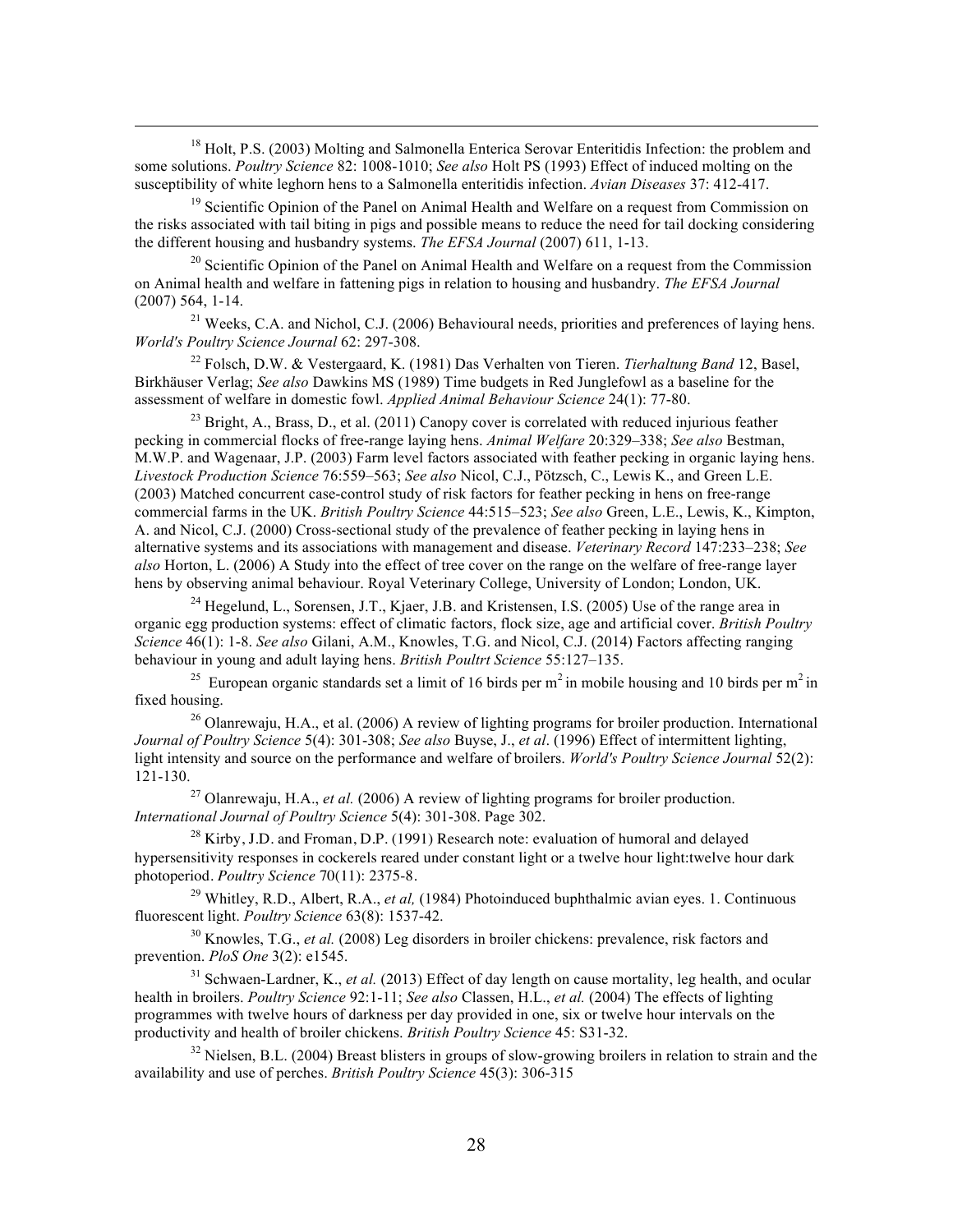<sup>33</sup> Bailie, C.L. and O'Connell, N.E. (2015) The influence of providing perches and string on activity levels, fearfulness and leg health in commercial broiler chickens. *Animal* 9(4): 660-8.

!!!!!!!!!!!!!!!!!!!!!!!!!!!!!!!!!!!!!!!!!!!!!!!!!!!!!!!!!!!!!!!!!!!!!!!!!!!!!!!!!!!!!!!!!!!!!!!!!!!!!!!!!!!!!!!!!!!!!!!!!!!!!!!!!!!!!!!!!!!!!!!!!!!!!!!!!!!!!!!!!!!!!!!

<sup>34</sup> LeVan, N.F., Estevez, I., Stricklin, W.R. (2000) Use of horizontal and angled perches by broiler chickens. *Applied Animal Behaviour Science* 65(4): 349-365; *See also* Pettit-Riley, R. and Estevez, I. (2001) Effect of density on perching behavior of broiler chickens. *Applied Animal Behaviour Science* 71(2): 127- 140.

<sup>35</sup> Organic Foods Production Act of 1990, 7 U.S.C. §6501(2).

 $36 \text{ } $205.238(a)(4)$ .

 $37 \times 205.239(a)(1)$ .

 $38 \text{ } \frac{\text{ }3205.239(a)}{a}$ .

<sup>39</sup> Knierim, U. (2006) Animal welfare aspects of outdoor runs for laying hens: a review. *NJAS - Wageningen Journal of Life Sciences* 54(2): 133-145.

<sup>40</sup> Folsch, D.W. & Vestergaard, K. (1981) Das Verhalten von Tieren. *Tierhaltung Band* 12, Basel, Birkhäuser Verlag.

 $41$  §205.239(a)(1).

 $42$  The proposed rule states 2.25 pound per square foot. For comparison purposes, we converted back to square foot per laying hen. AMS made the following calculation to convert minimum square feet to maximum pounds per square foot: (1 hen/2.0 square feet)  $*(4.5 \text{ pounds/l hen}) = 2.25 \text{ pounds per square}$ foot.

<sup>43</sup> Bestman, M.W.P. and Wagenaar, J.P. (2003) Farm level factors associated with feather pecking in organic laying hens. *Livestock Production Science* 80: 133-140; *See also* Nicol, C.J., *et al.* (2003) Matched concurrent case-control study of risk factors for feather pecking in hens on free-range commercial farms in the UK. *British Poultry Science* 44: 515-523; *See also* Zeltner, E. and Hirt, H. (2003) Effect of artificial structuring on the use of laying hen runs in a free-range system. *British Poultry Science* 44: 533-537.

<sup>44</sup> Nagle, T.A.D. and Glatz, P.C. (2012) Free range hens use the range more when the outdoor environment is enriched. *Asian-Australian Journal of Animal Science* 25(4): 584-591.

<sup>45</sup> Gilani, A.M., Knowles, T.G., Nicol, C.J. (2014) Factors affecting range behaviour in young and adult laying hens. *British Poultry Science* 55(2): 127-135.

<sup>46</sup> Baghbanzadeh, A. and Decuypere, E. (2008) Ascites syndrome in broilers: physiological and nutritional perspectices. *Avian Pathology* 37(2): 117-26.

<sup>47</sup> Julian, J. (1998) Rapid growth problems: ascites and skeletal deformities in broilers. *Poultry Science* 77(12): 1773-80.

<sup>48</sup> Denagamage, T., *et al.* (2015) Risk Factors Associated With Salmonella in Laying Hen Farms: Systematic Review of Observational Studies. *Avian Diseases* 59(2): 291-302.

<sup>49</sup> Report of the Task Force on Zoonoses Data Collection on the Analysis of the baseline study on the prevalence of *Salmonella* in holdings of laying hen flocks of *Gallus gallus, The EFSA Journal* (2007) 97. Available online: www.efsa.europa.eu/sites/default/files/scientific\_output/files/main\_documents/ 97r.pdf . Accessed on June 6, 2016.

<sup>50</sup> Schrijver, R.S. and Koch, G. (eds). Avian Influenza: Prevention and Control. Workshop 1: introduction and spread of avian influenza. page 4. Available online: library.wur.nl/ojs/index.php/frontis/ article/view/1033/604; *See also* Peiris, J.S., de Jong, M.D. and Guan, Y. (2007) Avian influenza Virus (H5N1): a threat to human health. *Clinical Microbiology Reviews* 20(2): 243-267; *See also* U.S. Geological Survey, National Wildlife Health Center. Wildlife Health Bulletin #04-01. Available online: www.nwhc.usgs.gov/publications/wildlife\_health\_bulletins/WHB\_04\_01.jsp.

<sup>51</sup> Sutton, D., Aldous, E.W., *et al*. (2013) Inactivation of the infectivity of two highly pathogenic avian influenza viruses and a virulent Newcastle disease virus by ultraviolet radiation. *Avian Pathology*  42(6): 566-8; *See also* Zou, S., Guo, J., *et al.* (2013) Inactivation of the novel avian influenza A (H7N9) virus under physical conditions or chemical agents treatment. *Virology Journal* 10: 289.